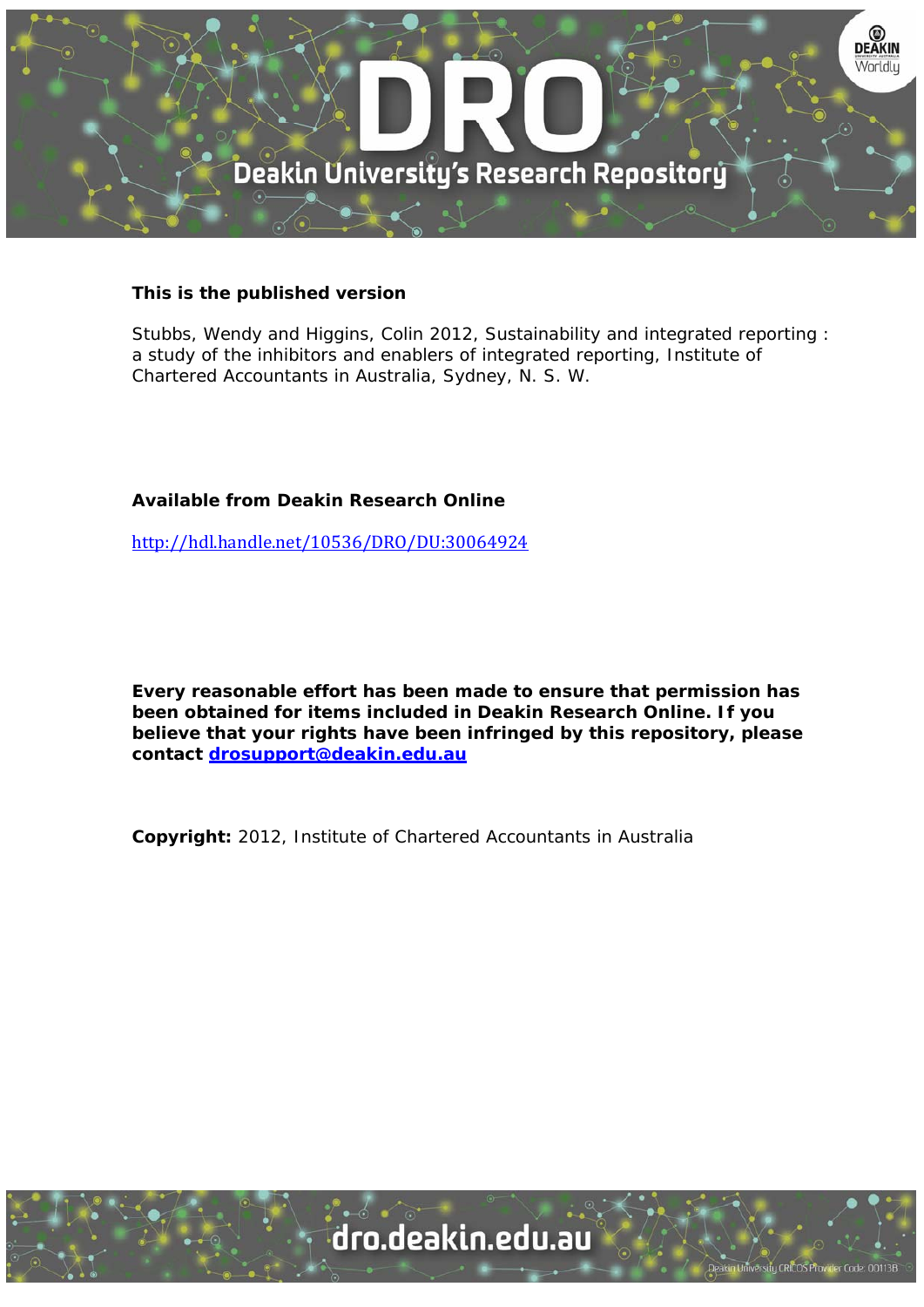



# **Sustainability and Integrated Reporting: A Study of the Inhibitors and Enablers of Integrated Reporting**

**Report prepared for The Institute of Chartered Accountants in Australia by Dr Wendy Stubbs and Dr Colin Higgins 10 December 2012**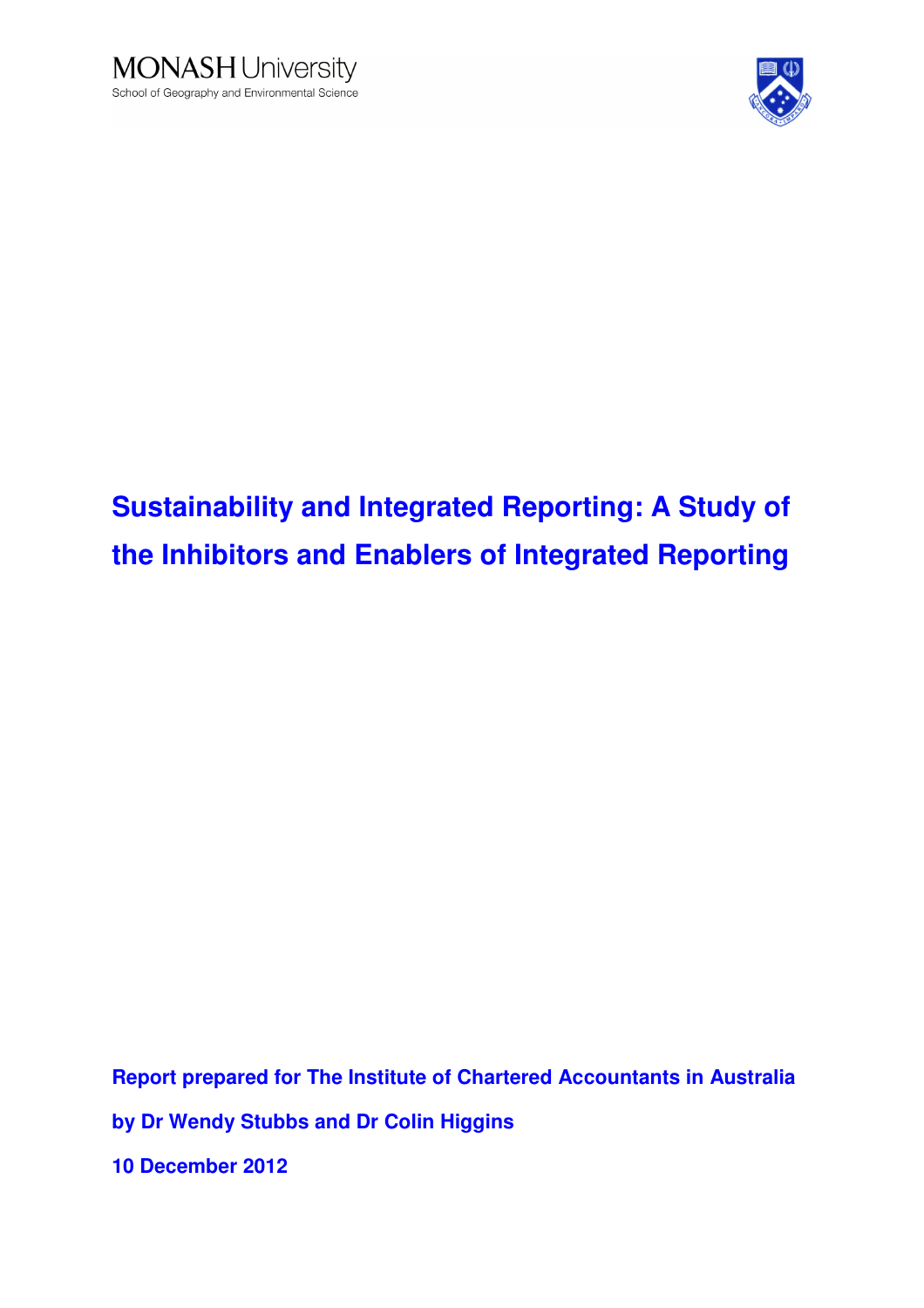# **About the Authors**

### **Dr Wendy Stubbs**

Dr Wendy Stubbs is a Senior Lecturer at Monash University. Her research explores the transformation of business through sustainability. Research projects include sustainable business models, sustainability reporting, industrial ecosystems and education for sustainability.

### **Dr Colin Higgins**

Dr Colin Higgins is a Senior Lecturer in the School of Management and Information Systems, Victoria University. His research focuses on the role of social and environmental reporting in shaping the broader social understandings and acceptability of responsible and sustainable business.

# **Acknowledgements**

We would like to acknowledge the work of our research assistant, Valarie Sands, who made an invaluable contribution to the project.

We sincerely thank the Institute for funding this research study and the companies and individuals who agreed to be interviewed.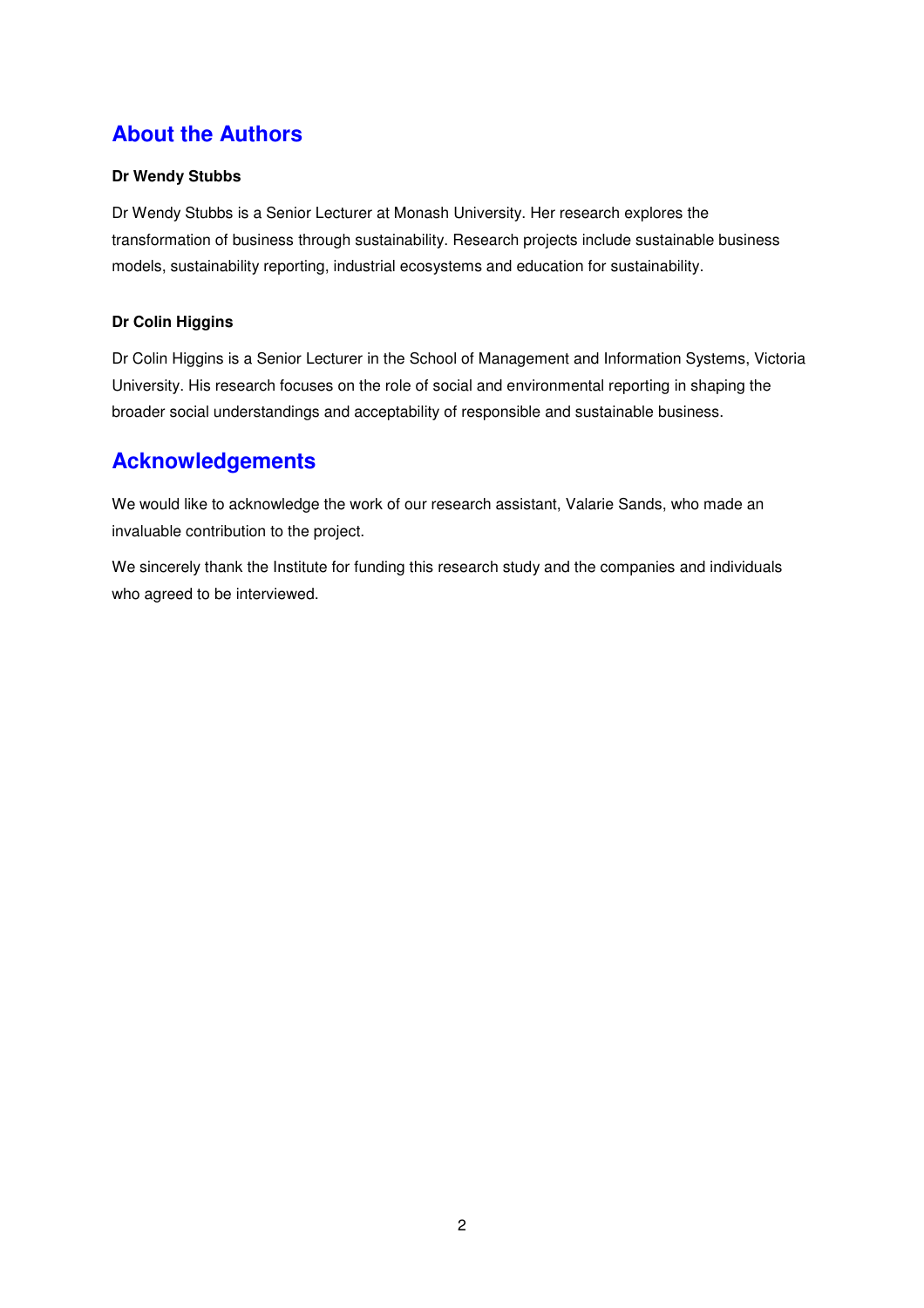# **Table of Contents**

| 6.4 The benefits, challenges and inhibitors for an integrated reporting approach 17 |  |
|-------------------------------------------------------------------------------------|--|
|                                                                                     |  |
|                                                                                     |  |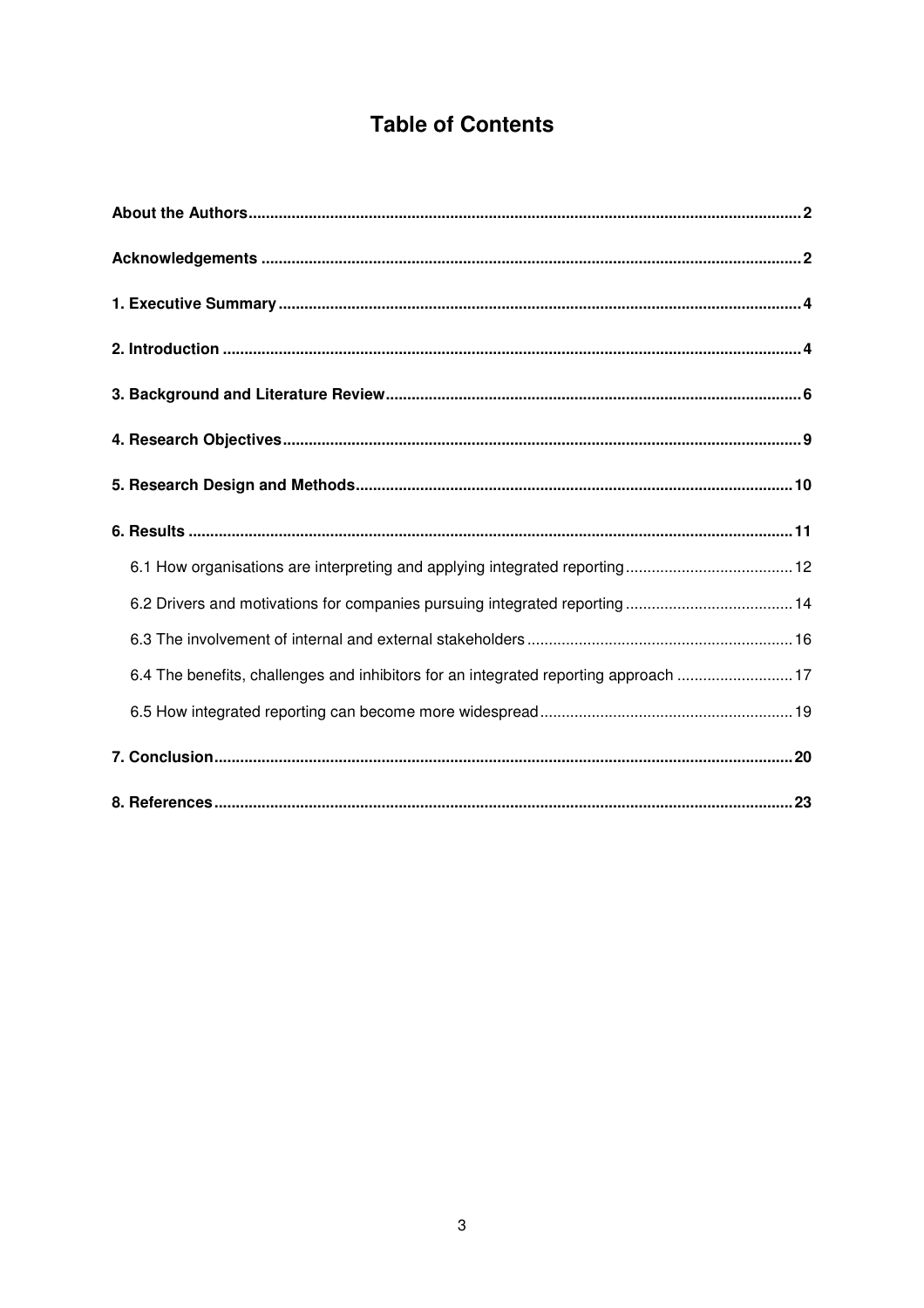# 1. **Executive Summary**

Integrated reporting is an emerging phenomenon that promises to bring together the material information about an organisation's strategy, governance, performance and prospects in a way that reflects the commercial, social and environmental context within which it operates. It emerges from the historical development of financial and non-financial reporting initiatives by business. This report discusses the outcomes of a study into how integrated reporting is currently being interpreted by different organisations through the eyes of sustainability managers, investor relations, communications and finance people. The purpose of this study was largely exploratory – few academic studies have investigated integrated reporting. This report captures the variety of organisational factors that are relevant to decisions about integrated reporting, including: how organisations are interpreting and applying integrated reporting; drivers and motivations for companies pursuing integrated reporting; the involvement of internal and external stakeholders; the benefits, challenges and inhibitors for an integrated reporting approach; and, how integrated reporting can become more widespread.

Twenty-three people from fifteen firms participated in the study (fourteen sustainability managers, four finance managers and five investor relations/communications/external affairs people). The research data revealed a variety of approaches to integrated reporting and a far from homogenous picture of the drivers, benefits and challenges. It is clear from the interview data that integrated reporting is in a formative, and experimental, stage of development.

Three main observations emerged from the study: while there is awareness of integrated reporting, it is not well understood by managers; the reporting landscape within organisations is continually evolving and experimentation is always underway; and company reporting is complex in organisations, subject to a number of competing demands and specific organisational norms.

# **2. Introduction**

l

Recently some business organisations and a number of business associations have been promoting and experimenting with 'integrated reporting '. In South Africa, where it has been a statutory requirement since 2010, over half of the publicly listed companies have adopted this reporting approach (Anonymous, 2012.) Integrated reporting is defined by the International Integrated Reporting Committee<sup>1</sup> (IIRC) as:

<sup>&</sup>lt;sup>1</sup> The IIRC brings together a cross section of representatives from civil society and the corporate, accounting, securities, regulatory NGO, IGO and standard-setting sectors. It comprises a Steering Committee and a Working Group. The Steering Committee is chaired by Sir Michael Peat, Principal Private Secretary to TRH The Prince of Wales and the Duchess of Cornwall, with Professor Mervyn King, Chairman, King Committee on Corporate Governance and Chairman, Global Reporting Initiative, as Deputy Chairman. The Working Group has co-chairmen: Paul Druckman, A4S Executive Board Chairman, and Ian Ball, Chief Executive Officer, International Federation of Accountants. The role of the IIRC is to respond to the need for a concise, clear, consistent and comparable integrated reporting framework, reflecting the organisation's strategic objectives, governance and business model, and integrating both financial and non-financial information.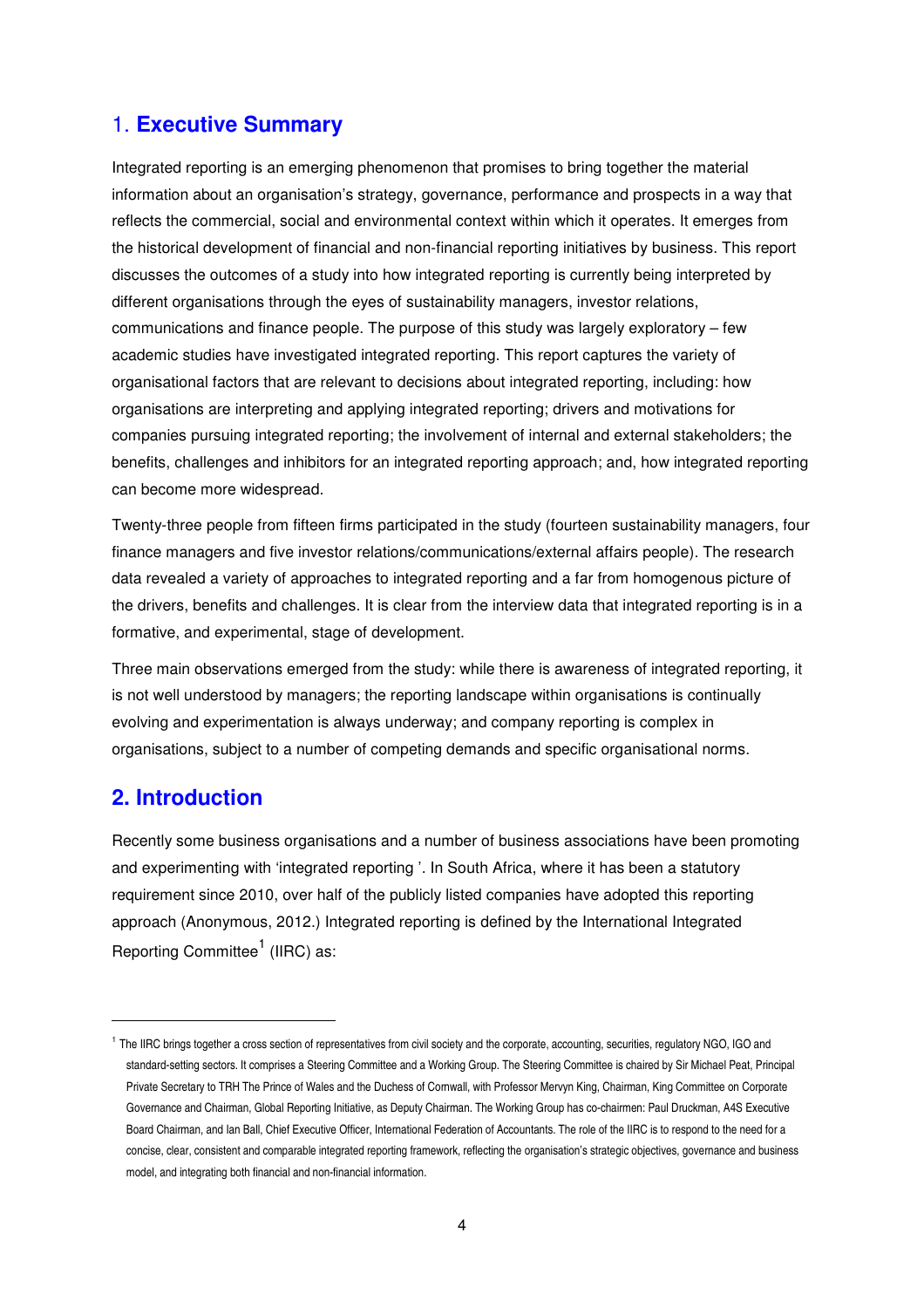bringing together the material information about an organisation's strategy, governance, performance and prospects in a way that reflects the commercial, social and environmental context within which it operates. It provides a clear and concise representation of how an organisation creates value, now and in the future. IR combines the most material elements of information currently reported in separate reporting strands in a coherent whole and importantly; showing the connectivity between them; explaining how they affect the ability of an organisation to create and sustain value in the short, medium and long term (IIRC, 2011, p.6).

It draws from on-going work around sustainability reporting and the convergence of international accounting standards (IIRC, 2011). Integrated reporting represents the latest development in a long line of reporting initiatives by business – including traditional 'Annual Reports', and 'Health, Safety and Environment' reports, and the more recent 'Sustainable Development' and 'Corporate Responsibility' reports.

Integrated reporting has evolved in the context of greater investor scrutiny about the value-creating processes of business organisations, and a new appreciation of the governance risks associated with sustainability (Eccles & Krzus, 2010). According to its discussion paper, the IIRC suggests integrated reporting "provides a clear and concise representation of how an organisation demonstrates stewardship and how it creates and sustains value" (IIRC, 2011, p.2). Proponents argue it is qualitatively different from previous voluntary reporting frameworks. Not only does it incorporate traditional financial reporting, it emphasizes the interdependencies between strategy, governance and social/environmental performance. Further, according to case-studies prepared for the Institute of Chartered Accountants in Australia (ICAA), integrated reporting requires the involvement of Chief Financial Officers (CFOs) and finance teams – organisational participants that have traditionally been absent from extended voluntary reporting frameworks (Institute of Chartered Accountants in Australia, 2011). Integrated reporting incorporates the work of the Global Reporting Initiative (GRI), The World Business Council for Sustainable Development, The World Resources Institute, the Carbon Disclosure Project and the UN Global Compact.

A number of important outcomes are attributed to integrated reporting including: satisfying the information needs of stakeholders and driving organisational change toward more sustainable outcomes (Eccles & Krzus, 2010); reducing reputational risk and allowing companies to make better financial and non-financial decisions (Hampton, 2012); and, it helps to break down operational and reporting silos in organisations, and can improve systems and processes (Roberts, 2011). Its potential, however, needs to be considered in light of the experience of sustainability reporting and other attempts to extend performance reporting by organisations. Several studies of voluntary extended reporting reveal its limited potential for bringing about change and satisfying stakeholders' needs (Deegan & Blomquist, 2006; Ferreira, Moulang & Hendro, 2010; Larrinaga-Gonzalez & Bebbington, 2001; Larrinaga-Gonzalez, Carrasco-Fenech, Caro-Gonzalez, Correa-Ruiz & Paex-Sandubete, 2001). The limitations arise not necessarily because of the specific details of the reporting framework – but because insufficient attention is given to understanding and cultivating the necessary organisational norms and systems that underpin its implementation.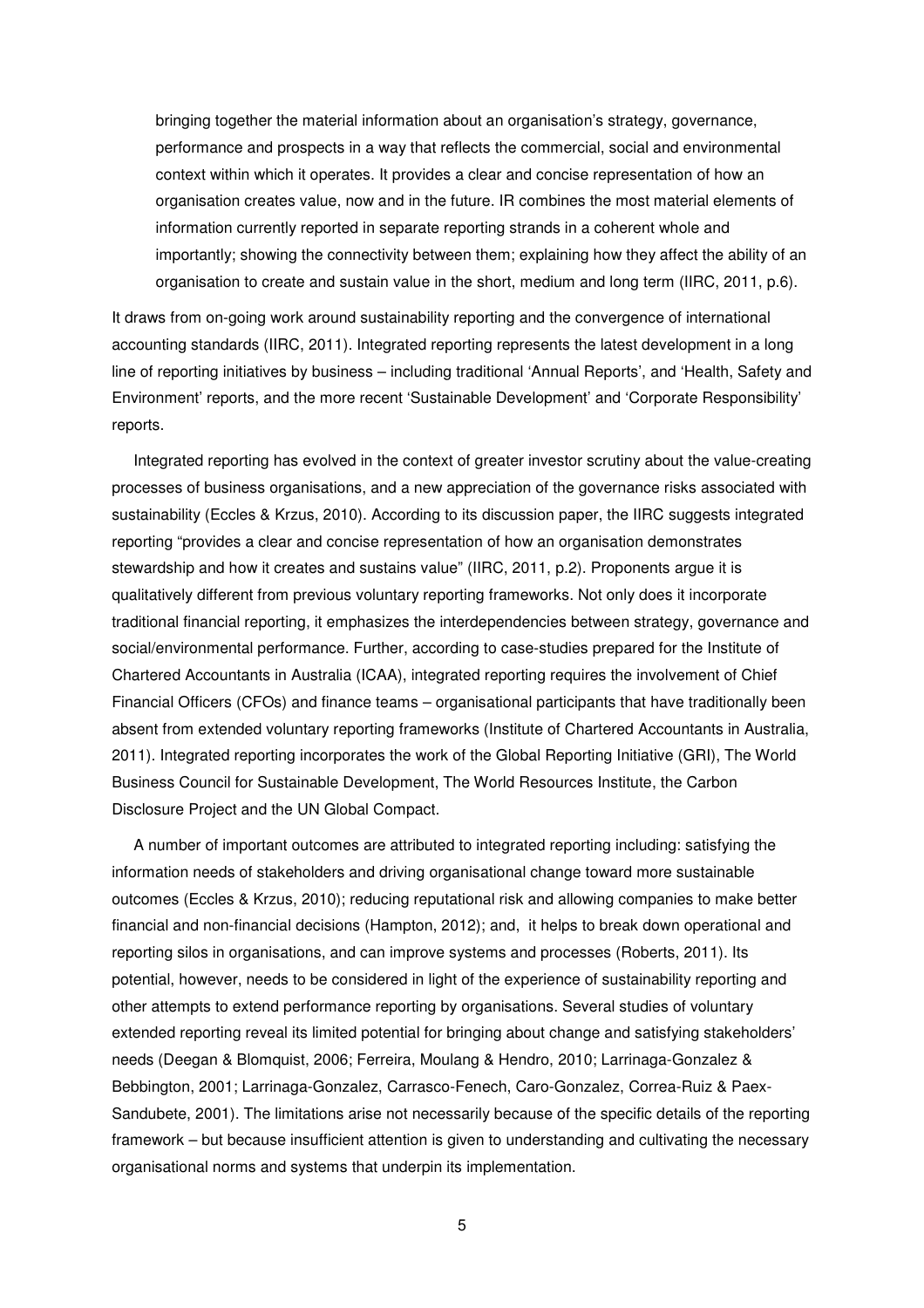This study complements evolving international work by focusing on the organisational factors that enable or inhibit the development of integrated reporting. We supplement the insights of reporting managers and champions with the perspectives of finance teams – not only because their voice is largely absent from the voluntary and sustainability reporting literature – but also because integrated reporting requires their co-operation and expertise. We seek their perspectives on the barriers and challenges associated with its development and implementation. The outcomes of this study will complement the evolving international work into integrated reporting, and it will assist accounting bodies to develop training and professional development programs. This study also contributes to the academic literature about social/environmental and integrated reporting – by responding to calls for more engagement with corporate actors, and, particularly, by providing the under-explored perspective of accounting and finance professionals.

# **3. Background and Literature Review**

Business organisations have disclosed aspects of their performance, beyond traditional financial measures for years (KPMG, 2011). Initially, this involved supplementary disclosures in the annual report (Deegan & Gordon, 1996; Ernst & Ernst, 1978; Guthrie & Parker, 1990; Hackston & Milne, 1996), but it has evolved to encompass dedicated environmental reporting, health safety and environment reporting, sustainability reporting and reporting against a 'triple bottom line' (Parker, 2005). Some organisations have 'progressed' through all of these stages, while others have 'jumped in' for the first time with a report that reflects the latest development at the time they initiated reporting. It is within the context of ongoing reporting evolution that we study the development of integrated reporting.

Some commentators have seen extended, voluntary reporting by business as encouraging (Wheeler & Elkington, 2001), but others are more sceptical about its quality and value (Milne & Gray, 2007). Early notions of extended disclosure were based around accountability, and were premised on the idea of social and organisational change. The basic idea was that as business extended its performance reporting to additional non-financial measures, not only would managers' consciousness be raised about their organisations' impacts, but stakeholders would, additionally, force change on organisations by altering their interaction patterns with reporting firms (Gray, Owen & Adams, 1996). Most reporting practice has, however, been found wanting (Milne & Gray 2007). Early reporters tended to be those facing legitimacy challenges (Lindblom, 1993) and stakeholder pressures (Roberts, 1992), and had been subject to media pressure (Brown & Deegan, 1999; Patten, 1992) or other accidents and scandals. Reporting appeared to become 'captured' in ways that served largely to bolster firm legitimacy (Belal & Owen, 2007). Rather than discharging accountability, the content and quality of disclosures sought to present the organisation in a favourable light, and possibly manipulate stakeholder perceptions. Some more recent commentators have gone so far as to suggest that sustainability reporting, as practiced, has become a key instrument in how a very limited understanding of sustainability and corporate responsibility has come to be 'known' and 'understood' by the wider community (Higgins & Walker, 2012; Milne, Walton & Tregidga, 2009). Sustainability has lost its radical intent as it has been translated in to organisational practice (Bebbington, 2001) –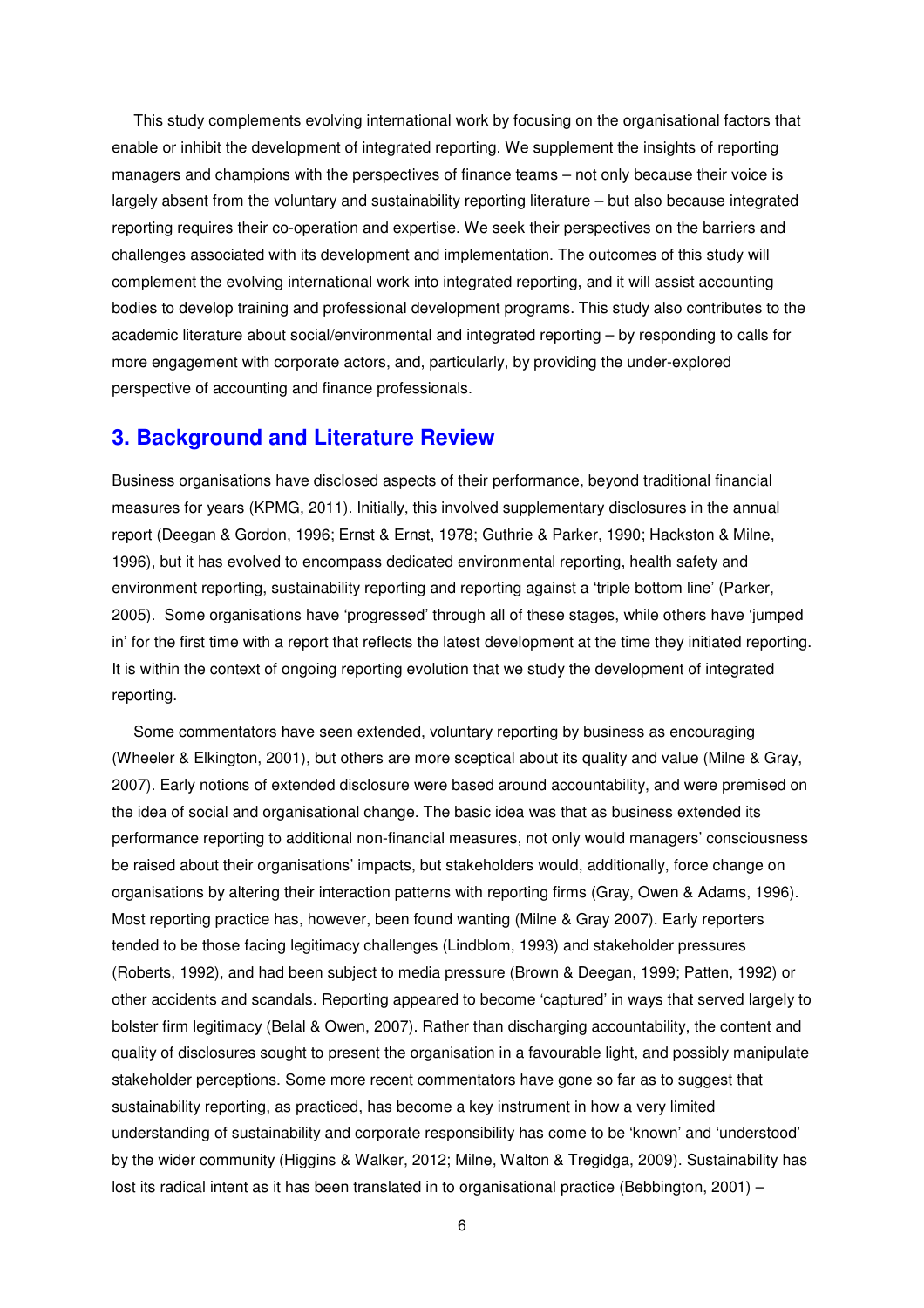reflecting a very 'weak' discourse of sustainability or, at the very least, a 'middle ground' perspective that sits between radical environmentalism and neo-liberal market economics (Hajer, 1995; Laine, 2005). Worryingly, a weak discourse of sustainability has become so entrenched that managers now seem unable to understand sustainability in anything other than economic or financial terms (O'Dwyer, 2002; O'Dwyer, 2003; Spence, 2007). Sustainability reporting is seen by many as falling well short of what is necessary to provide an accurate account of organisational performance, or to address the significant social and environmental impacts of contemporary business.

Integrated reporting promises to address some of the concerns with previous reporting innovations, but it may also suffer from many of the same limitations. To date, most research into integrated reporting has been practitioner-driven and practitioner-focused, and dominated by casestudies of experimental practice. Audit and consulting firms, such as PwC and KPMG, and interest groups such as AccountAbility, IIRC and GRI are driving the discussions of integrated reporting. IIRC (2011) developed a framework that includes five guiding principles (strategic focus, connectivity of information, future orientation, responsiveness and stakeholder inclusiveness, and, conciseness, reliability and materiality) and six key content components (organizational overview and business model, future outlook, operating context including risks and opportunities, strategic objectives, governance and remuneration, and, performance ). The Guiding Principles underpin the preparation of an integrated report, informing the content of the report and how information is presented. On a parallel track with the work of the IIRC, the GRI, which will launch its G4 sustainability reporting guidelines in May 2013, plans to link the sustainability reporting process to the preparation of an integrated report aligned to the IIRC framework.

Some of the insights generated are similar to what has gone before. In terms of what integrated reporting is meant to achieve, for example, Eccles and Armbrester (2011) suggest it can capture a holistic view of a company's strategy and performance, it is a way to articulate the relationships between financial and non-financial performance, it can deliver external market benefits by satisfying stakeholders' expectations, and enhancing the company's reputation and brand, and it can help manage regulatory risks. Eccles and Armbrester (2011) suggest, further, that integrated reporting could increase profitability in the long-term and allow companies to differentiate themselves from their competitors. Most of these outcomes are similar to the benefits and incentives associated with environmental reporting, corporate social responsibility reporting and sustainability reporting (see Solomon & Lewis, 2002).

Some have pointed out differences between integrated reporting and previous reporting regimes – in particular that integrated reporting focuses more specifically on the most material aspects of organisational performance, including both narrative and quantitative metrics from compliance-based disclosures to commitment-based disclosures (Adams & Simnett, 2011). Further, the growth of social media will force companies to change how they report on performance to meet new social norms and expectations (Wadee, 2011). According to Hampton (2012), integrated reporting provides forwardlooking information and demonstrates how organisations create and sustain value, which requires a shift in thinking from a backward-looking compliant mindset focused on financial performance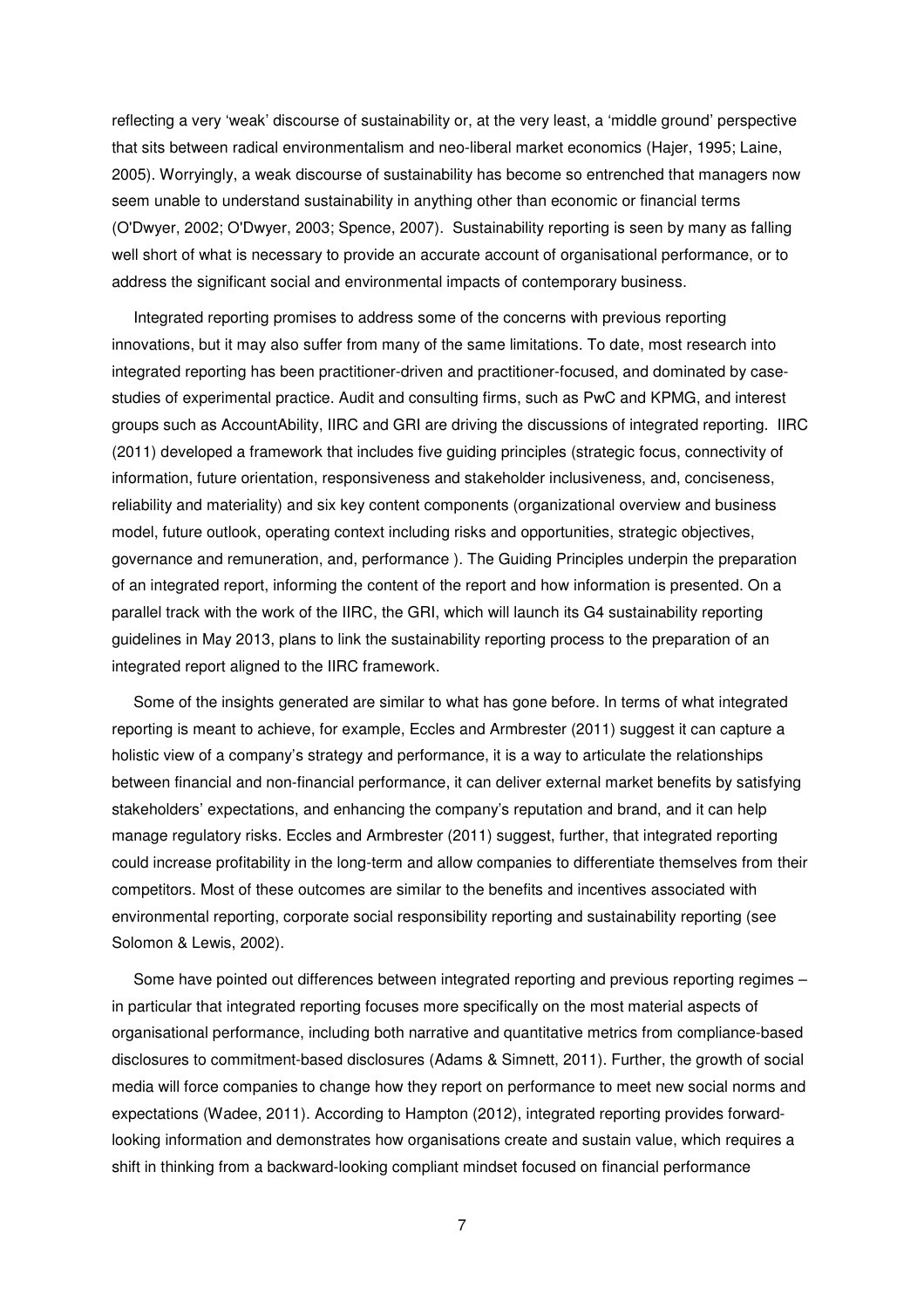(Watson, 2011). New cloud computing infrastructure may mean firms undertaking integrated reporting would no longer need the same degree of sustainability and IT infrastructure as their more developed counterparts (Eccles & Armbrester, 2011). However, Hampton (2012) argues that integrated reporting may require investment in new IT systems to better aggregate information.

Whether a new type of reporting regime is required is a moot point. Lewis' (2011, p.197) research into BP's "misleading" sustainability reporting, for example, highlights the danger that more is required than just more reporting. He suggests that combining BP's "flawed" sustainability reports with its financial reports would not have produced a useful integrated report as there were material omissions from its sustainability reports (safety and maintenance issues) prior to the Deepwater Horizon oil spill.

Extended reporting frameworks have been debated in the literature for over 30 years (Mathews, 1997; Mathews, 2002), and considerable experimentation has occurred. We know a lot about why firms report (Solomon & Lewis, 2002) and the internal organisational and external contextual factors that characterise reporting firms (Adams, 2002; Adams, Burritt & Frost, 2008; Adams & McNicholas, 2007; Bebbington, Higgins & Frame, 2009; Buhr, 2002; Cormier, Gordon & Magnan, 2004; Georgakopoulos & Thomson, 2008; Kotonen, 2009; Larrinaga-Gonzalez & Bebbington, 2001). It is arguable that the problems associated with extended reporting, its quality, and how it is practiced relates more to internal organisational processes. It is, perhaps, these that should be addressed in conjunction with any attempts to develop and embed a new reporting regime. Some researchers have found that the systems and process required to support reporting, and to influence its effectiveness are relatively ad-hoc and not systematically connected with how managers make decisions in organisations (Bartolomeo, Bennett, Bouma, Heydkamp, James & Wolters, 2000; Durden, 2008; Mitchell & Hill, 2009; Norris & O'Dwyer, 2004). The lack of internal processes reduces the effectiveness of reporting and its connection to broader organisational policy. Others point to reporting not actually being taken that seriously in organisations – some have found a degree of skepticism or ignorance amongst managers about the value of extended reporting and the corporate responsibility or sustainability agenda (Daub, 2007; Martin & Hadley, 2008; Qian, Burritt & Monroe, 2011), but they report anyway – possibly for reputation or institutional reasons.

It is also necessary to uncover organisational processes for encouraging cross-organisational cooperation. Integrated reporting aims to accommodate complexity and bring together the different strands of reporting such as financial, sustainability, management commentary and governance into a coherent and integrated whole (IIRC, 2011; Roberts, 2011). Other cultural considerations, such as what is disclosed, also need to be addressed. Some companies have reported being hesitant about providing sensitive information, including details on strategy and value drivers (Adams & Simnett, 2011).

In Australia, global advisory firms PwC, KPMG, E&Y and Deloittes have all provided influential research, regular reports and advisory services. Locally, the Association for Chartered Certified Accountants (ACCA) and sustainability consulting firm NetBalance Foundation (NBF) (2011) assessed the level of integrated reporting within the ASX50 using six key criteria: (1) mission and strategy, (2) management approach, (3) performance tracking, (4) risk management, (5) stakeholder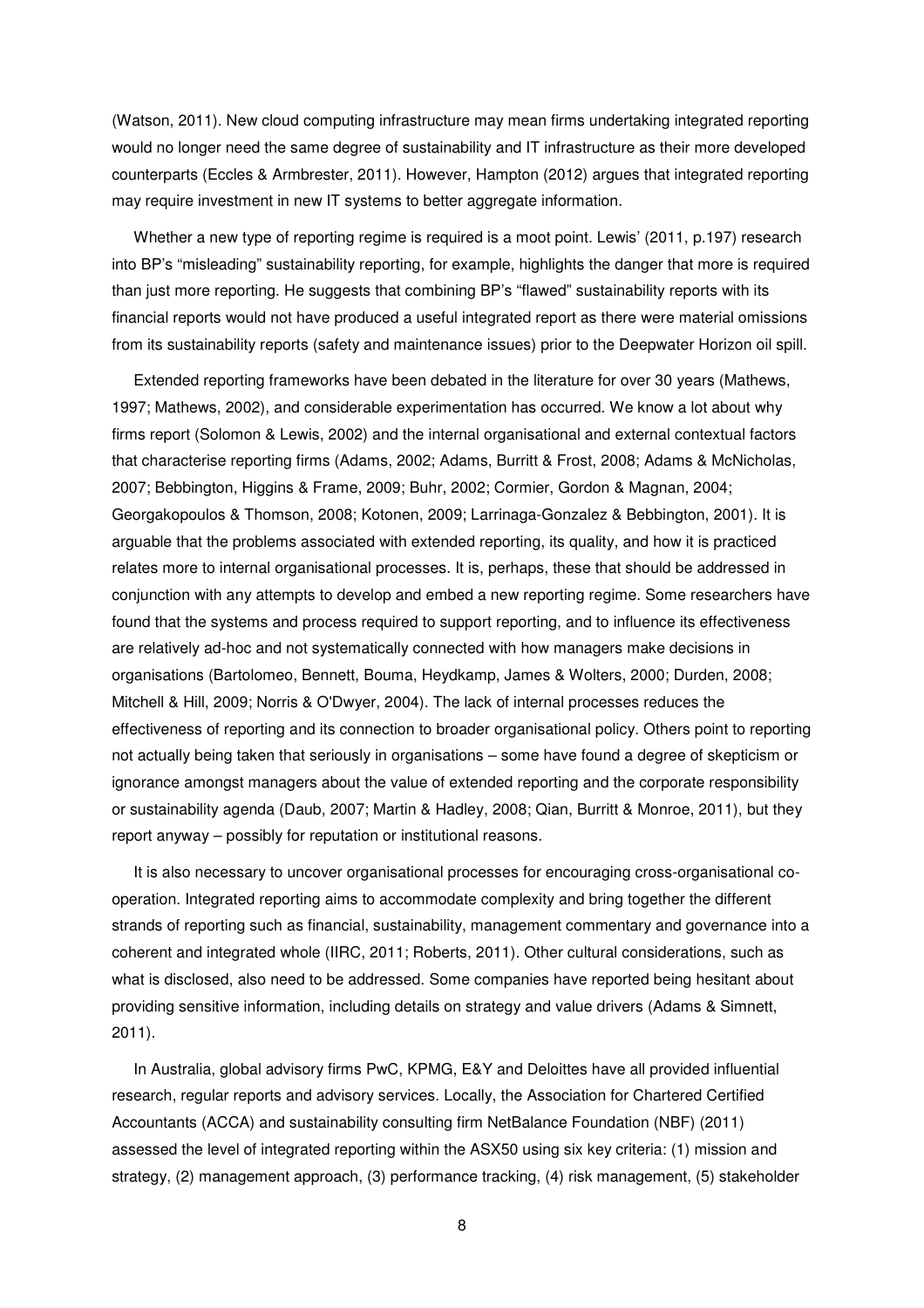engagement, (6) the format of public reporting. The research concluded that although ASX50 companies are starting to recognise and communicate the importance of non-financial matters into their core business, 30 of the 50 companies' reporting was assessed as less than 50% integrated. While 70% of the companies have put policies in place to manage environmental, social and governance (ESG) issues only 36% have revised company purpose and value statements. The low uptake of integrated reporting in these ASX50 companies indicates that they have not yet fully embraced the organisational and attitudinal change required to fully implement it.

Jensen and Berg (2011) conclude that empirical studies of integrated reporting are required to explore what motivates companies to voluntarily publish integrated reports, analyse firm-specific challenges and outcomes, and, investigate what is required to encourage more companies to adopt integrated reporting. Our aim is to explore the organisational barriers and challenges associated with generating co-operation across the organisation, developing effective integrated measures, and institutionalizing integrated indicators and measures into organisational information and decisionmaking systems. For these reasons, we aim to engage not only with sustainability managers, but also with the finance and investor relations teams of selected Australian organisations – as it is these organisational participants that differentiate integrated reporting from other extended reporting frameworks. It is also the co-operation of accounting and finance personnel that are necessary to ensure appropriate measures and indicators are developed for integrated reporting.

# **4. Research Objectives**

The aim of this exploratory research project was to capture the variety of organisational factors that may be relevant to decisions about integrated reporting, investigate the enablers of and barriers to integrated reporting and to evaluate how the practice could become institutionalised. We specifically sought the perspectives of sustainability managers (responsible for sustainability reporting), investor relations/external affairs people (responsible for the Annual Report) and members of the finance team (responsible for financial disclosure). We were particularly interested in exploring the finance people's perspective – not only because their voice is largely absent from the voluntary and sustainability reporting literature – but also because their involvement is necessary to realise the benefits of integrated reporting.

The objectives of this study were to:

- 1. explore the drivers and motivations for companies pursuing integrated reporting;
- 2. understand how organisations are interpreting and applying integrated reporting;
- 3. examine the benefits, challenges and inhibitors for an integrated reporting approach;
- 4. explore the perspectives of different stakeholders (sustainability, investor relations, finance); and,
- 5. understand how integrated reporting can become more widespread.

Our aim was to explore the organisational barriers and challenges associated with generating cooperation across the organisation, developing effective integrated measures, and institutionalising integrated indicators and measures into organisational information and decision-making systems.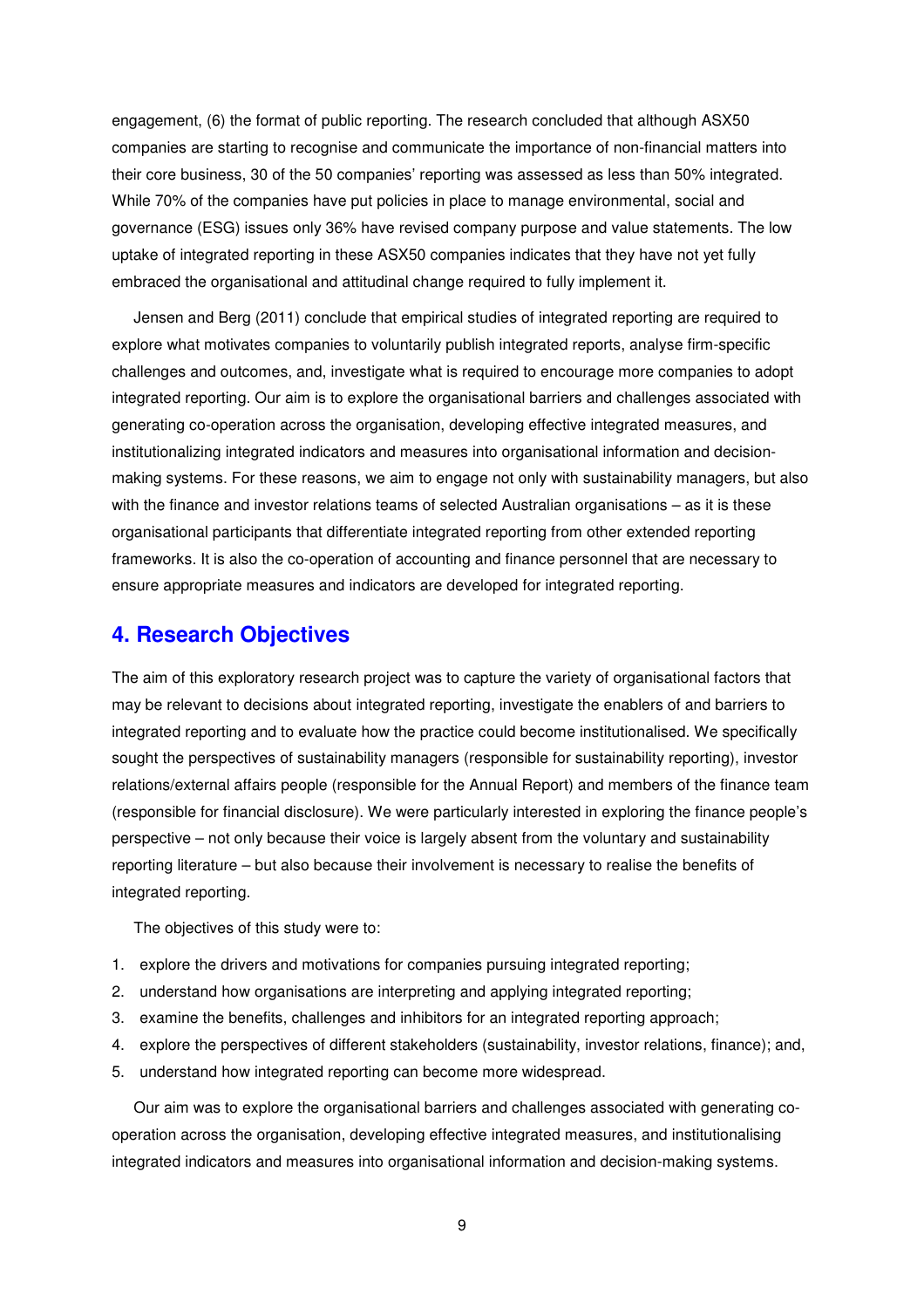# **5. Research Design and Methods**

This exploratory study employed qualitative research methods using semi-structured interviews. Interviews are considered the most appropriate data collection strategy for exploratory research.

#### Selection of research participants

According to Corporate Register (2012), during 2011 integrated reports made up around six percent of global corporate responsibility reporting. It claimed that there were over 50 integrated reports in Australia, although it defines integrated reporting as "annual reports with at least 6 pages of relevant non-financial information" (p28). Our study identified significantly less companies undertaking integrated reporting.

Companies undertaking integrated reporting were identified from a number of sources. As ASX50 companies are generally among the highest rated sustainability reporters (26 are rated as 'best practice' by ACSI) (Australian Council of Superannuation Investors, 2012), the websites of the ASX50 were inspected to identify those who have stated that they are adopting integrated reporting. Integrated reporters were also identified from a report published by The Association of Chartered Certified Accountants in Australia (ACCA) and Net Balance Foundation (2011) 'Adoption of integrated reporting by the ASX50' and from the Business Reporting Leaders Forum (BRLF) (2012), whose aim is to "work with global initiatives to promote and drive the development and implementation of a strategy-aligned integrated business reporting framework". Finally, snowball sampling was used to identify potential research participants. Snowball sampling "involves using a group of informants with whom the researcher has made initial contact and asking them to put the researcher in touch with people in their networks, then asking those people to be informants and in turn asking them to put the researcher in touch with people in their networks and so on as long as they fit the criteria for the research project" (Minichiello, Aroni, Timewell & Alexander, 1995, p161).

Twenty-two companies were identified from this process. Fifteen companies agreed to participate in the research study. The sustainability managers were initially approached for an interview and asked if they could refer a finance person who could talk about the reporting activities in the organisation. Four finance people (including a company secretary) and five investor relations/external affairs people agreed to an interview, together with fourteen sustainability managers. In one company, the sustainability manager was not available for an interview but the external affairs person was. Twenty-three people were interviewed in total. Table 1 summarises the research participants by industry sector to maintain anonymity of the research participants.

The data are limited by the fact that in nine companies only one person from each firm was interviewed, providing only one perspective, and two of the research participants were new to the company or to the role. We had difficulty in recruiting finance people and were often referred to the investor relations people instead, which is discussed further in section 6. Five of the companies were identified by the ACCA and NBF (2011) report as top performing companies on one or more criteria (see p8) but had not explicitly committed to integrated reporting and were producing standalone sustainability reports and annual financial reports.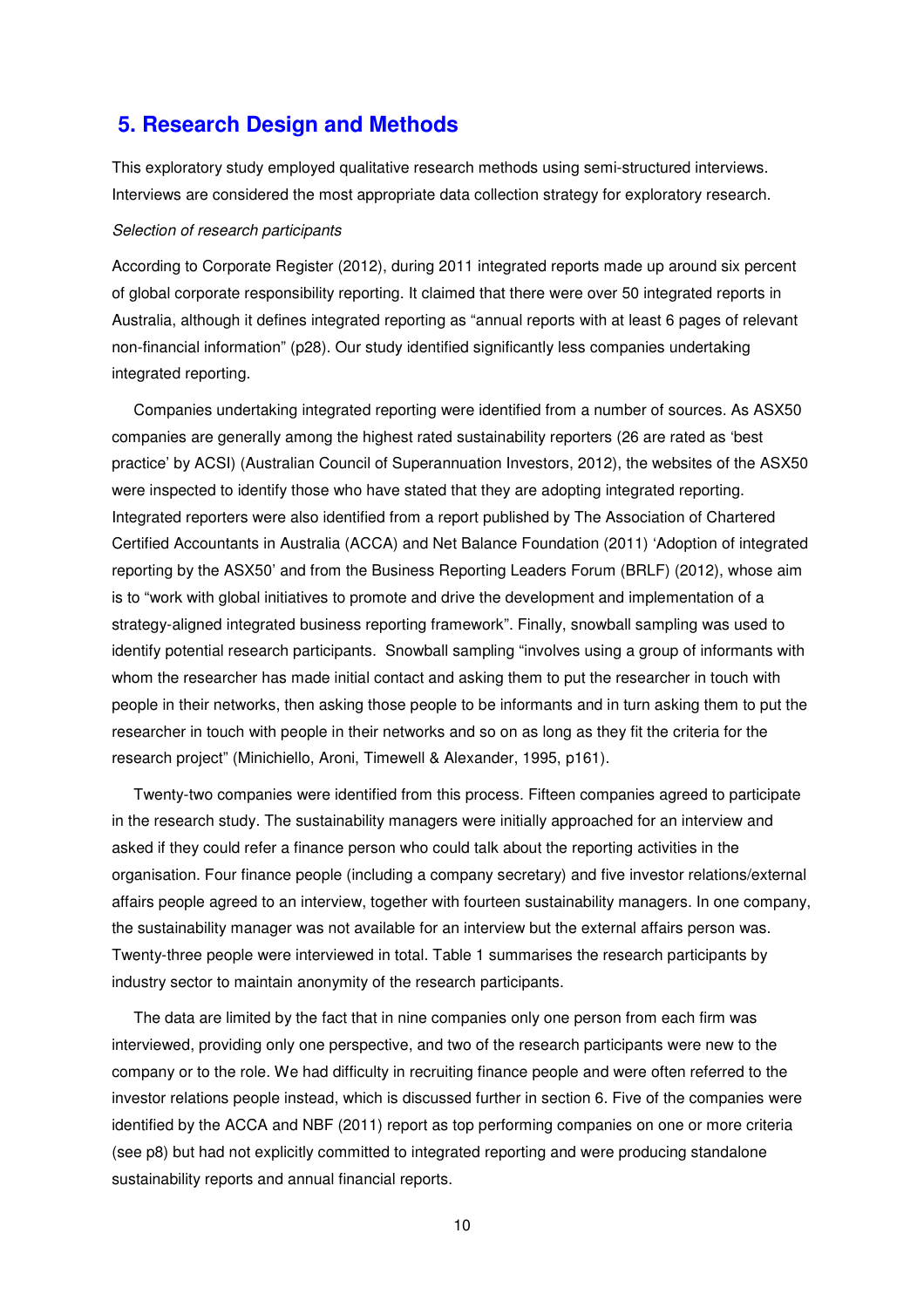#### **Table 1: Summary of research participants by industry sector**

| <b>Industry</b>           | Sustainability | Finance / company | Investor relations / |
|---------------------------|----------------|-------------------|----------------------|
|                           | manager        | secretary         | external affairs     |
| <b>Financial Services</b> | 5              | 3                 | 3                    |
| Industrials               | 4              |                   |                      |
| Property                  | 3              | 0                 |                      |
| Transport                 | $\mathbf{2}$   | 0                 |                      |
| <b>Total</b>              | 14             | 4                 | 5                    |

In-depth semi-structured interviews were held with the participants. Twenty-two were face-to-face and one was via the phone. All interviews were recorded and transcribed to aid the data analysis process (with permission). The interviews probed:

- the history of reporting in the organisation;
- who is driving the integrated reporting process;
- the internal and external factors that are influencing the organisation's decision to adopt integrated reporting;
- the interviewees' understanding of what integrated reporting means;
- the benefits, enablers, challenges and inhibitors to integrated reporting; and,
- the interviewees' views on whether integrated reporting should, and how it could, become mainstream.

### Analysis of data

Using the NVIVO software package, the transcribed interviews were analysed and coded. Grounded theory techniques were used to guide the coding process and draw out key themes (Strauss & Corbin, 1998). Codes were derived from the interview data based on the actual words or terms used by the interviewees (in vivo codes) or by summarising the concepts discussed by the interviewees (constructed codes). Coding included chunks of text at the phrase, sentence and paragraph level. Codes were grouped into categories and then classified into themes as patterns emerged within the data (Neuman, 2003; Patton, 2002). The key themes emerging from the analysis are discussed in the next section.

# **6. Results**

The main aim of the research was to explore perspectives on organisational drivers, challenges and benefits of integrated reporting, and to understand how organisations are interpreting and applying integrated reporting concepts. To shed light on this, the themes that emerged from the interview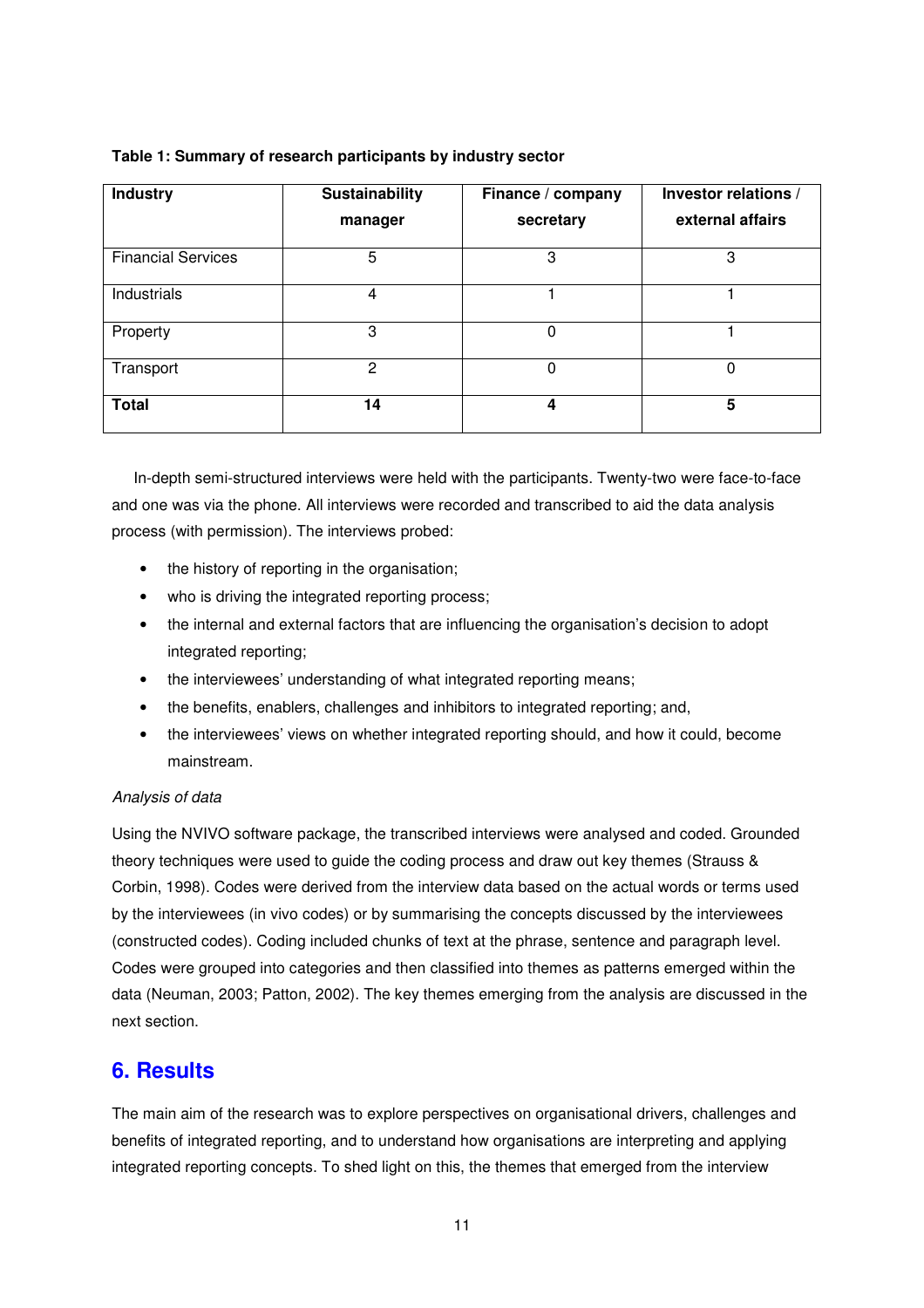analysis are summarised under five headings: how organisations are interpreting and applying integrated reporting; drivers and motivations for companies pursuing integrated reporting; the involvement of internal and external stakeholders; the benefits, challenges and inhibitors for an integrated reporting approach; and, how integrated reporting can become more widespread.

In terms of the actual reporting process, the research data revealed a variety of approaches. Of the fifteen companies interviewed, ten were producing integrated reports. Six called it 'Annual Review', one 'Annual Report', one 'Performance Report', one 'Shareholder and Corporate Responsibility Review' and one 'Annual Review and Sustainability Report'. Four of these also included a sustainability section in their annual (financial) report and two were also producing sustainability reports or summary sustainability reviews. Five companies were publishing standalone sustainability reports (one also with a sustainability section in its annual report and two with a business review report that included a sustainability summary). Five companies produce detailed sustainability data packs online and/or hardcopy. For one company, its Annual Report, Annual Review and detailed data pack are all moving towards an integrated reporting approach, each one encompassing financial and sustainability information.

It is clear from the interview data that integrated reporting is in a formative, and experimental, stage of development. The interviews uncovered a rich variety of perspectives and contrasting views on integrated reporting. The research reveals how the thinking is evolving around integrated reporting and the issues that firms are dealing with in making sense of it, and what it means to their organisations. As such, the following discussion presents the variety of perspectives across the sustainability managers, investor relations and finance people rather than a definitive view of the state of integrated reporting.

#### **6.1 How organisations are interpreting and applying integrated reporting**

There was general acknowledgement that integrated reporting was not just about producing one report, even though this is an outcome. Nevertheless, throughout the interviews the participants continually referred to the content of their reports (most of whom had hard copies of the reports in the interviews) and their reporting process. The conversations invariably blurred the distinction between the 'one report' view and a more strategic view of integrated reporting, which is revealed in the subsequent sections.

In discussing what integrated reporting meant to them, most of the interviewees used wording that reflects the IIRC (2011) definition of integrated reporting (see section 2), or elements of it. Interviewees commonly referred to strategy; value creation; economic, environmental and social context; one report; long-term; and, material issues. Less common were discussions about shareholders/investors, stakeholders, six capitals and stewardship, concepts which are also discussed in the IIRC (2011) paper.

Interestingly, the small sample of finance people primarily talked about strategy (three of the four), while the sustainability managers referred to value creation, strategy and one report. Most of the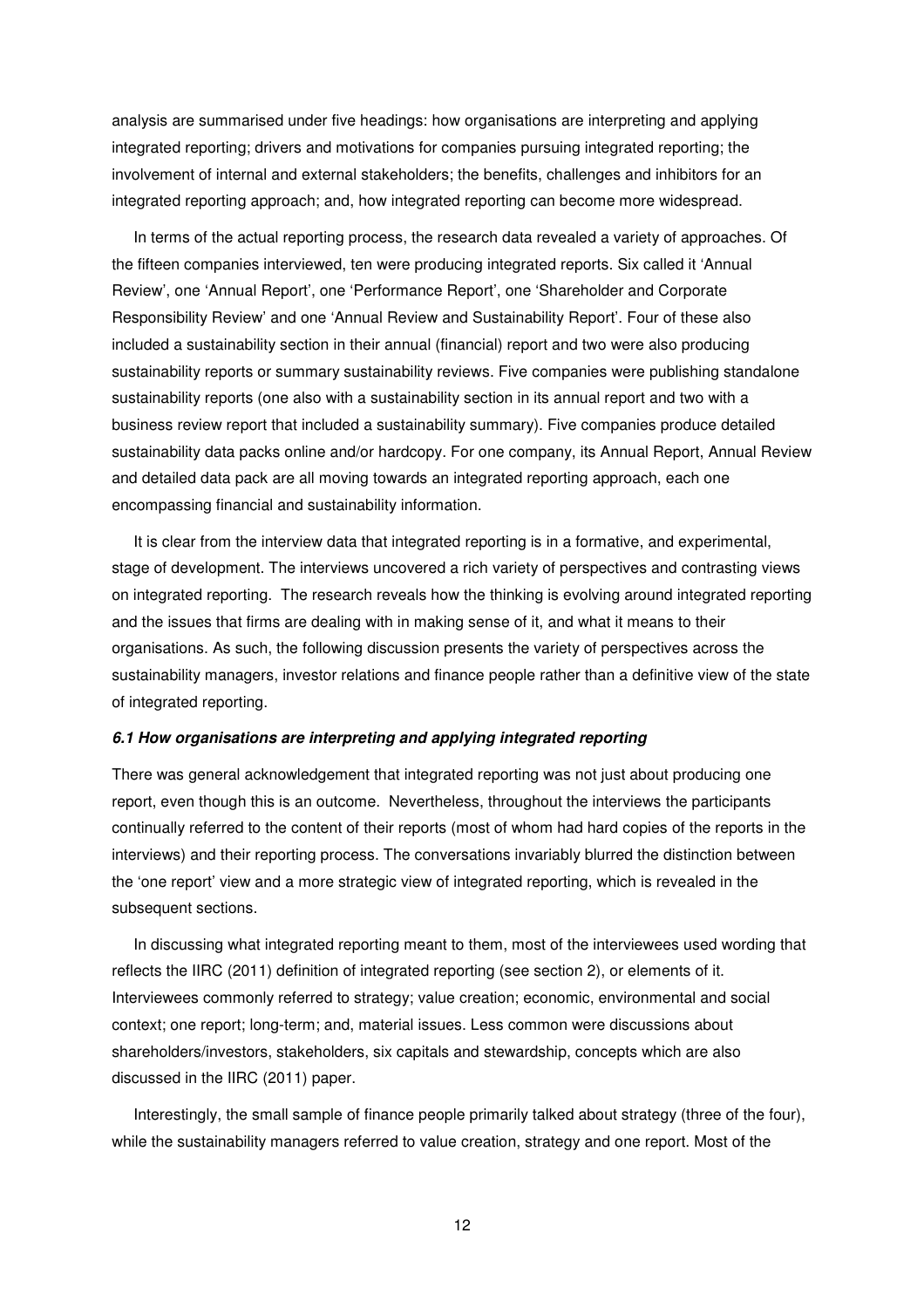interviewees, however, pointed to the challenging nature of achieving integrated reporting, "grappling with what it means in practice", and getting on the 'same page' within the organisation.

All of the interviewees proactively pursuing integrated reporting acknowledged that they were in the early stages of implementing this approach and were "feeling our way as much as anyone". For these companies, the first step is to issue a combined report that includes financial and non-financial information, recognising that "it absolutely needs to be improved because it doesn't really reflect how we run the [company]... corporate responsibility is better embedded within the [company] than that suggests". The next step is to structure the report to reflect the business strategy and "the way our business works", and to develop metrics that "really integrate that story". According to one sustainability manager, the "coordinating piece is the strategy, not the report".

Interviewees stated that there still needs to be a separate financial report to meet statutory reporting requirements (compliance) and it doesn't make sense to combine this information into the integrated report. However, this report does not need to be 'glossy'. The financial report is audited, while the integrated report is "assured rather than audited because there's a lot more subjective information in here and I think the assurance method is more appropriate to this. Because I think the minute you start auditing it, it's going to prevent certain things being disclosed in here".

While there was quite a wide range of perspectives about the audience for the integrated report, there appears to be two dominant views amongst the companies producing integrated reports: the integrated report is targeted at the investor community; and, the report is targeted at a wider group of stakeholders. The perspectives were not necessarily consistent within the three groups of interviewees. One finance manager said it was also targeted to internal groups. However, there seems to be little interest and feedback from stakeholders on the integrated report, even though there may be interest in the actual information. A sustainability manager suggested that there is more scope to change the integrated report than the annual report, and experiment with it to see what works.

There was more consensus amongst the companies still issuing a standalone sustainability report, that it is targeted at financial and non-financial stakeholders, or as one person put it "it has to be pitched at everyone". One person did note, however, that sustainability reports did "try to be all things" to all people, all things to all audiences, and they end up being quite inaccessible to anyone". Two people argued that a sustainability report is "like the Bible" as it is used as the source to respond to demands for sustainability information from groups such as FTSE4Good, Dow Jones, Global Compact, London Benchmarking Group, as well as internal groups (customer-facing, government relations and used for customer bids).

In moving from a standalone sustainability report to an integrated report, none of the participants had received unsolicited questions from external stakeholders about why the companies were doing this, although the companies do have formal processes for seeking feedback from stakeholders. At this stage, there currently appears to be little external interest and demand for integrated reporting, which is further discussed in section 6.3.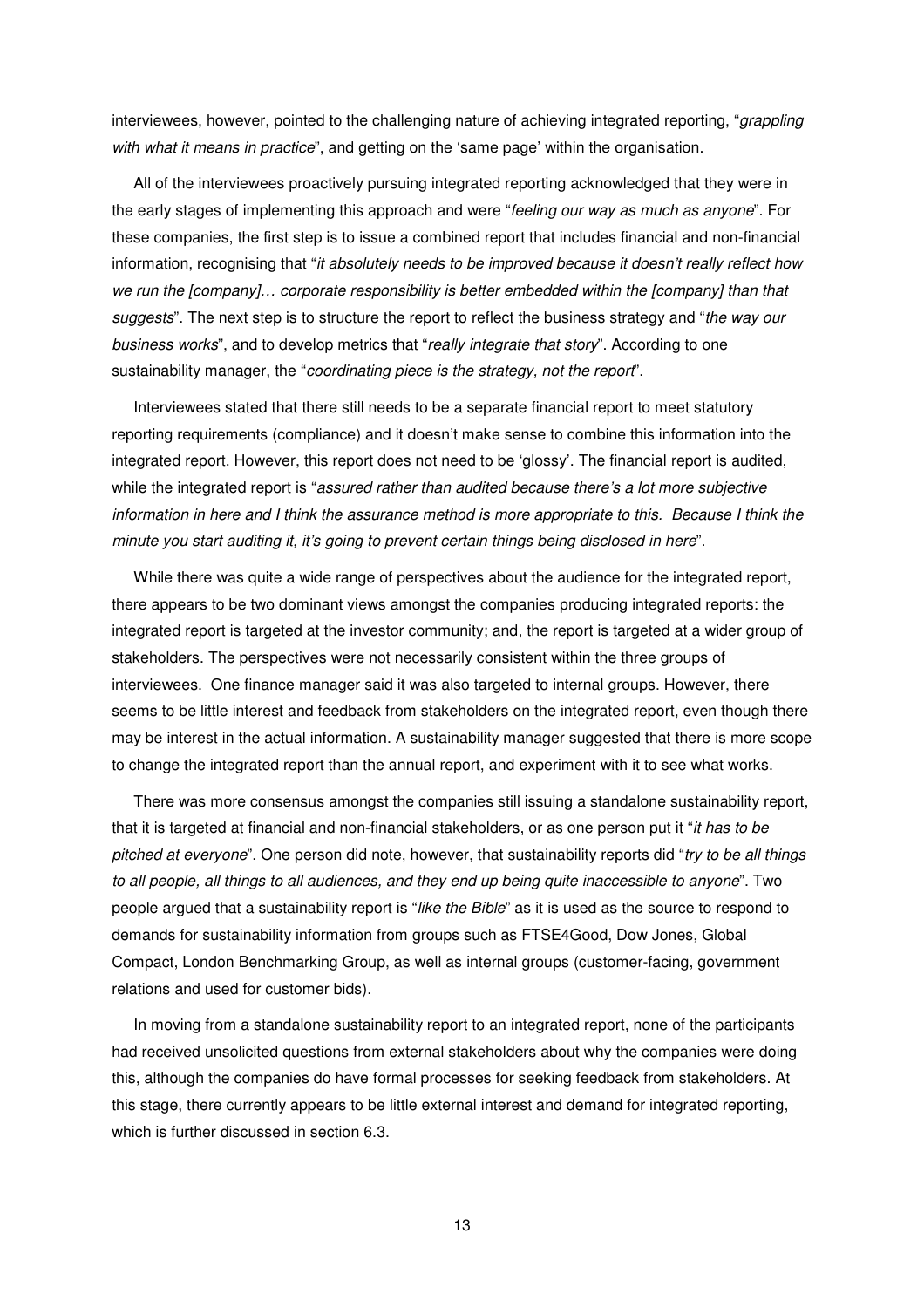#### **6.2 Drivers and motivations for companies pursuing integrated reporting**

While this section reveals the many views on why organisations are moving to integrated reporting. there is a high level of agreement that integrated reporting is a means to communicate, or tell the story, of how sustainability impacts, and is embedded in, the business. However, one sustainability manager said there was no "push at all" to pursue integrated reporting in his company, even though the company is considered to be integrating sustainability into its business (ACCA & NBF 2011). According to him, "the team that does annual report and finance are quite happy to have their piece sit separate and for us [sustainability team] to sort of relate back to that". Another sustainability manager said that reporting helps you get things done but you don't necessarily need a new report to do this. His view was that there is a demand for more standardised reporting, not necessarily integrated reporting.

One company that is producing a standalone sustainability report while integrating sustainability into its annual report said there was some interest from the directors to move towards one report, but the company was not in a hurry as "there's not a burning platform to get rid of it [sustainability report]". However, the other interviewees believed there were strong drivers for integrated reporting, primarily internal rather than being driven by external stakeholder pressure. The most significant drivers to pursue integrated reporting were to do with establishing a leadership position; an acknowledgement that sustainability is integrated into the business; it helps tell the company story and to focus on the most material financial and non-financial issues; and, to demonstrate how value is created in the organisation. Two sustainability managers and a finance manager suggested that the sustainability reporting "was not working"; no-one was looking at the sustainability report; and it needed to be more accessible. Three sustainability managers and one finance manager said that "*[integrated reporting]* just made sense", "it was a logical next step", and it was a natural evolution to move to integrated reporting. Four companies said that it comes "from the top". Integrated reporting is driven by the CEO. However, a change in CEO could also threaten the ongoing commitment to integrated reporting and one sustainability manager said they were "focusing really heavily on engaging our employees around this, it would be hard to do away with stuff when you have [thousands of] people that will complain about it if it's not there".

The data revealed that four companies had a 'push' strategy where the corporate responsibility group was using integrated reporting to help drive change in the organisation. An investor relations person argued that while integrated reporting is driving more integration into the business, it was "the tail wagging the dog a bit". However, they recognised that it needed to be a "group decision" and embraced by all the business units.

In contrast, there seemed to be a 'pull' strategy in nine companies where interviewees believed that integrated reporting was driven by the increasing recognition that sustainability is embedded in their business strategy and "is fundamental to how we run our business". The actual report was an outcome of a more integrated business strategy.

Echoing Eccles and Ambrester's (2011) perspectives, integrated reporting can lead to efficiencies and cost savings, leadership and differentiation, and enhancing reputation, not dissimilar to the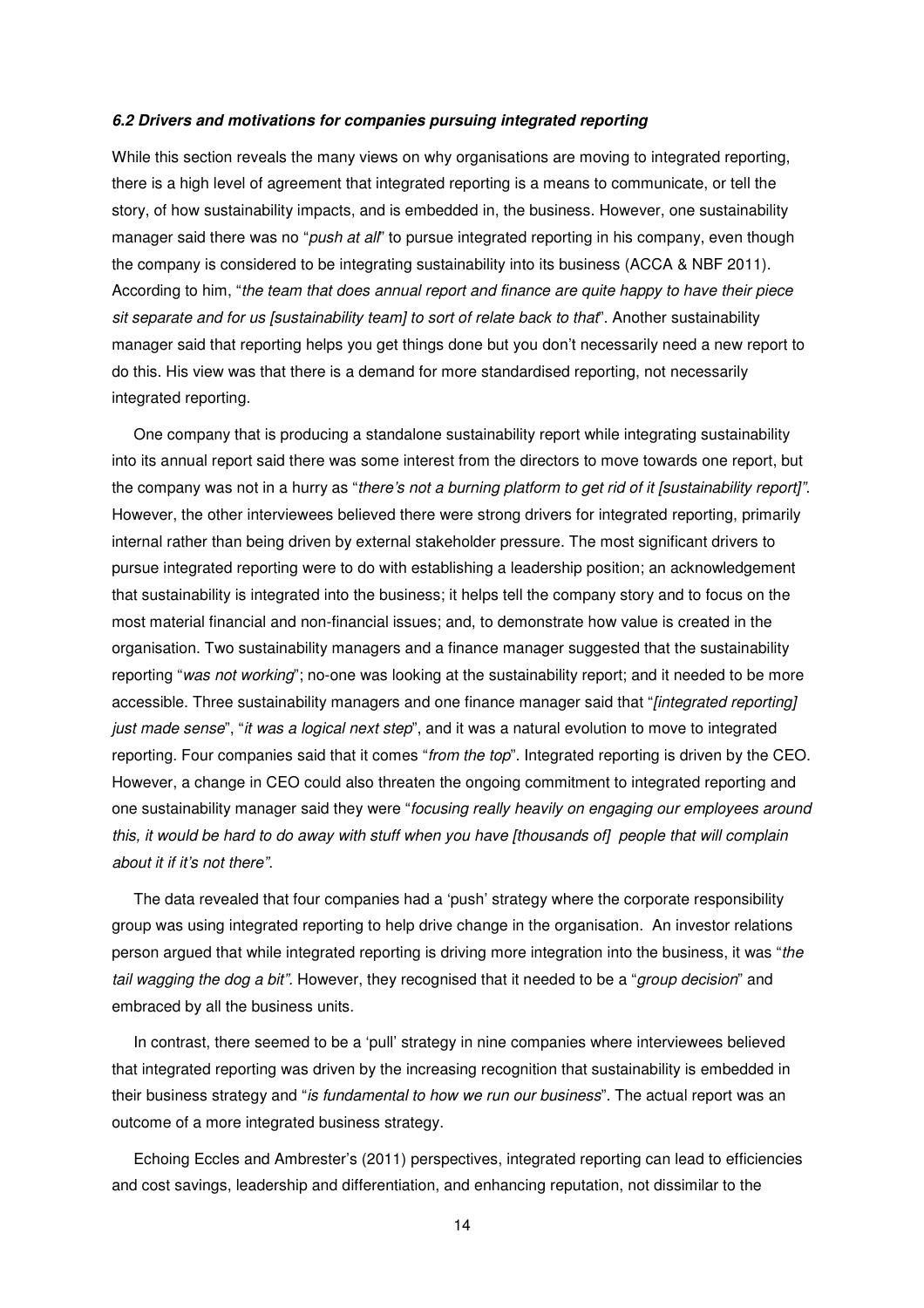benefits associated with sustainability reporting (Solomon & Lewis, 2002). Four companies believed that a focus on efficiencies, saving costs, "a push on simplification" and streamlining the process to address the "*overlap*" in reporting functions contributed to driving integrated reporting. Five people said that a key driver is to take a leadership position in this emerging space, either for differentiation "to give us advantage over time" or to "help to shape that agenda, let's help to drive international thinking on this". However, one company explicitly said it preferred to be a market follower than leader and another that it wanted to be an early adopter but not be "at the bleeding edge".

The drive to focus more specifically on the most material aspects of organisational performance, as suggested by Adams and Simnett (2011), was mentioned by eleven companies. However, all of the participants are experienced sustainability reporters and they already have a, formal or informal, materiality and risk process. Nevertheless, there was a strong sense that this needs to be fine-tuned for integrated reporting so "we don't report too much and really immaterial non-meaningful data", or in one case "it'll be a lot easier for us to work out what is material and what we can get rid of [that] we don't really feel we need to report on". There was an emerging view that the GRI was too unwieldy for integrated reporting and that the volume of information disclosure covers significantly more than the material issues (see section 6.3).

In one company, where the finance group is very involved in the integrated reporting process, the Deputy CFO challenged the sustainability manager as to "why do we put water in, like is it relevant compared to other companies? And so we will be looking this year if do we include water because it has to be meaningful". For another, "the goal for us is to provide the most material information within the annual review" that ties in to the group strategy ,"and then any detailed [sustainability] data sets ... online". Five companies are providing detailed data sets to supplement the integrated reporting.

The largest area of agreement of what was driving integrated reporting was around telling the company story more fully and communicating how the company creates value. With fifty mentions, there was a significant drive to tell the blended company story in nine companies; "telling a broader story than economics alone… telling the broader picture of your organisation over a longer-term view". Two companies explicitly mentioned that NAB's integrated report influenced their senior executives. However, one finance manager suggested that integrated reporting was "really difficult" to do well and questioned how stakeholders could compare your story to other companies: "They'll do something completely different and they'll tell a really good story too".

The notion that integrated reporting is a better way to account for, or disclose, how companies create, or demonstrate, value was discussed by ten companies. One sustainability manager said they were trying to measure the value of different sustainability elements to feed into integrated metrics. But "to ascribe that value" is proving to be very difficult and challenging, "it's still a little bit of a leap in faith". Another sustainability manager pointed to the hesitation by senior executives to "be able to draw specific links between non-financial driving financial performance from a liabilities point of view". Two sustainability managers explicitly used the term 'shared value' – "how do we evolve our sustainability strategy to talk more to shared value" – and the influence of the "community of practice"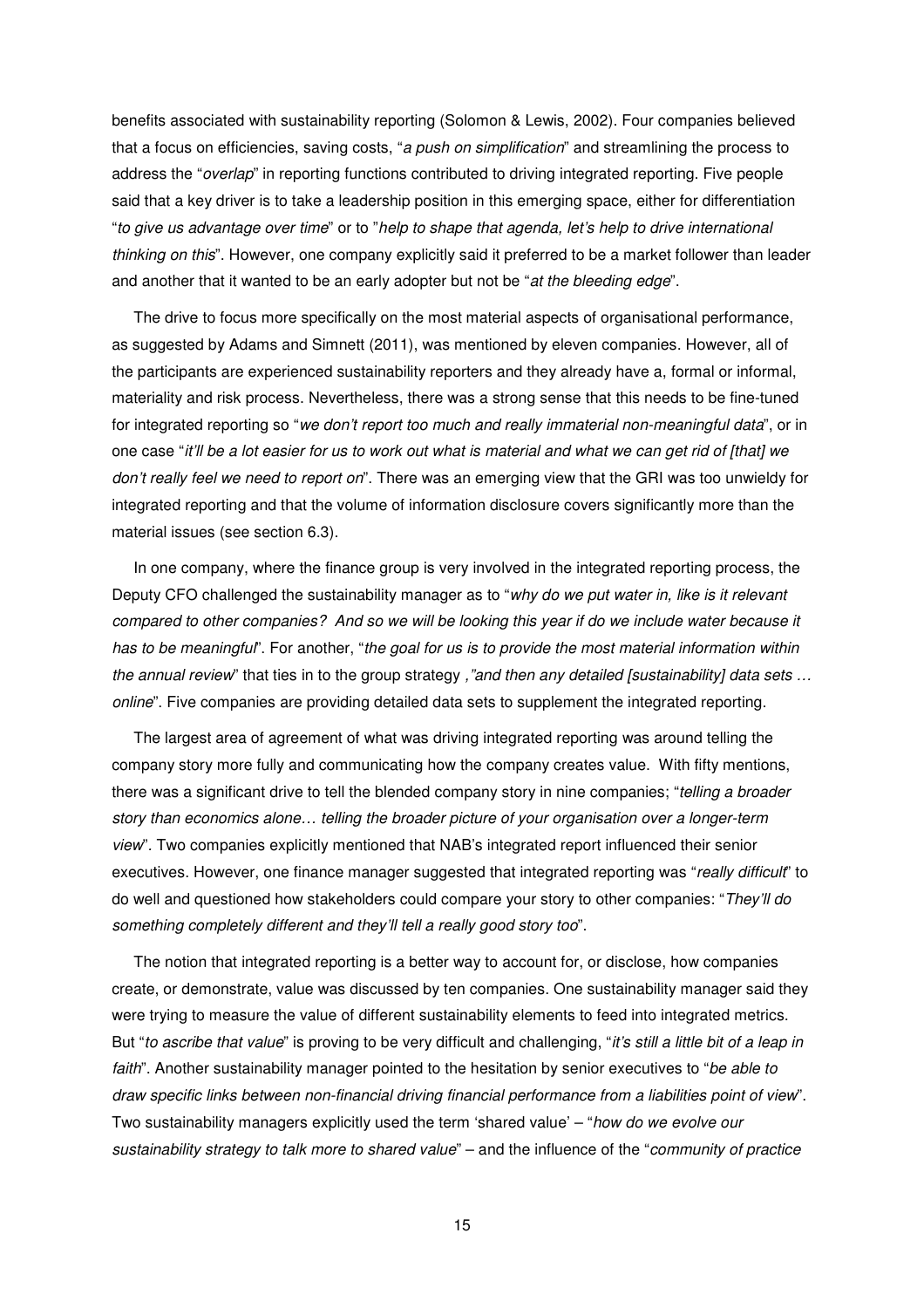now around shared value which, to me, has very similar thinking and probably measurement and accounting implications [to integrated reporting]".

#### **6.3 The involvement of internal and external stakeholders**

While the previous sections examined the key motivators and drivers for adopting integrated reporting, and the approach taken, this section examines who is driving the process, both internally and externally.

Of the ten companies producing an integrated report, four were 'owned' by investor relations, five by the sustainability group and one by Finance. While one sustainability manager pointed to "a bit of jockeying about where it sits", others acknowledged that it requires cooperation across the organisation. There were varying levels of collaboration across the organisation to develop the integrated report, with four companies having formal committees with senior executives to drive the process. Five companies also highlighted that the report is ultimately signed off by the CEO. Six companies pointed to a high degree of collaboration. Regardless of the level of collaboration, determining what goes into an actual integrated report is a process of negotiation.

We were interested to examine how closely involved the finance people were in the integrated reporting process as finance people play an in important role to "demonstrate an organization's ability to create value now and in the future" (IIRC, 2011, p.2). We attempted to recruit finance people from each company but succeeded in only four companies. It was either too difficult to track down a finance person willing to talk to us or, in several cases, we were directed to the investor relations area. The finance people that agreed to an interview were closely involved in the integrated reporting process. The research lacks the perspective of finance people from eleven of the companies. Nevertheless, six companies did believe that Finance was very involved in the integrated reporting process, even though in one case the CFO was not particularly engaged.

One sustainability manager worked in Group Finance and in another company the CFO is responsible for strategy and finance which may lead to Finance taking control of the process. One sustainability manager said that the finance people were "pretty resistant around integrated reporting as an idea" until she organised a workshop with them and the auditors. Finance is now committed to jointly reviewing the IIRC framework and G4 guidelines next year. However, in two companies producing standalone sustainability reports and one company producing an integrated report , Finance is not interested in reporting non-financial information. It is considered "a necessary evil" and Finance tend to "look in the rear vision mirror and report the numbers".

The major external influences, or shapers, of integrated reporting were seen to be the Global Reporting Initiative (GRI), BRLF, consultants such as KPMG and PwC, and the IIRC. Seven companies discussed the increasing amount of information coming from the consultants about integrated reporting and increased "robust conversations" and informal meetings and seminars. The accounting industry bodies (such as ACCA, CPA, ICAA) were mentioned by one interviewee as a source of information on integrated reporting, but one thought that "integrating reporting [was] not a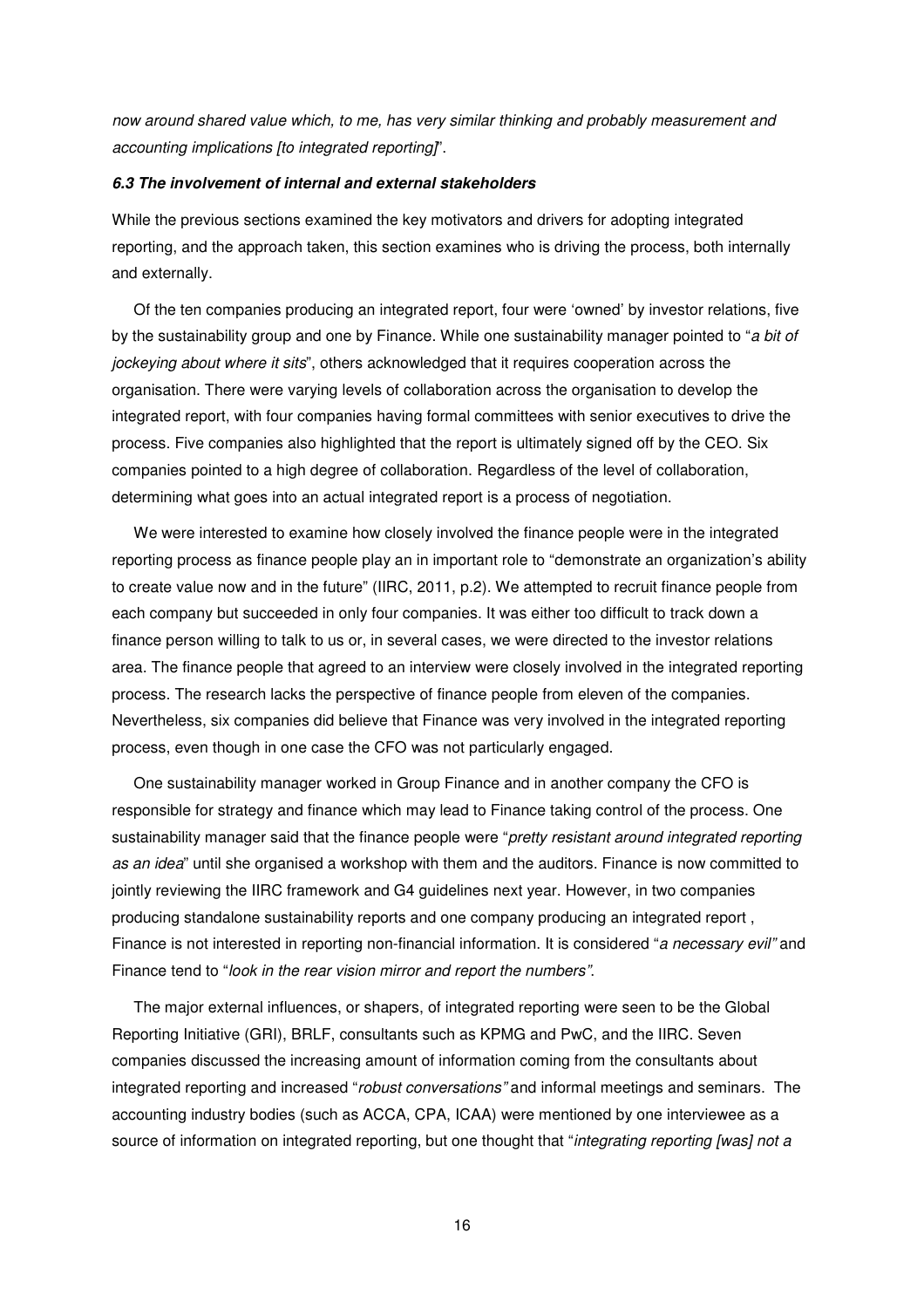big deal" for them. One finance person said that they had "never seen anything from the Australian Accounting Standards Board on this".

While all the companies interviewed use the GRI, many of the interviewees regarded it as a sustainability reporting framework, whereas integrated reporting is a business process. The BRLF was seen as a key influencer in business reporting and the interviewees talked about the involvement of CEOs, Chairs and/or directors in the BRLF. The BRLF was seen by one sustainability manager to be "kind of caretaking the IR framework work here". One investor relations person said that they defer to KPMG and BRLF "because they've got a lot more expertise in this". The sustainability manager who reports into the finance group suggested that the BRLF is leading the discussion in Australia: "there's a lot of informal discussion around it. But the BRLF I guess is the more structured element and we're certainly keen to stay part of that group".

As mentioned previously, all companies acknowledge the influence of the GRI in sustainability reporting. While there is a sense that it is not so influential in steering integrated reporting, the next version of the GRI, G4, is more promising. However, six sustainability managers stated that they had difficulty with the GRI framework. Integrated reporting is not a "box-ticking exercise" and it "should be a move on from GRI because it is about those issues that are fundamental to a specific reporting organisation". One suggested that GRI is more useful for companies starting to report sustainability performance, rather than for companies moving to integrated reporting. Four people thought G4 would be better able to address integrated reporting, but one sustainability manager believed that G4 would be more challenging for companies to use. While it was acknowledged the IIRC is providing quidance and "best practice" examples, one investor relations person suggested that the real impetus for change will come through regulation or standards (see section 6.5).

#### **6.4 The benefits, challenges and inhibitors for an integrated reporting approach**

Most of the benefits of integrated reporting identified by the interviewees were internal. The primary benefit seems to be that it helps drive change within the organisation, which was discussed by seven people. As a management tool "it focuses everybody". This results in a more efficient process, leading to cost savings, and a more focused communication piece to stakeholders. Three people saw an "economic benefit" in having the information in one report as "one document instead of two is a cost save".

One sustainability manager also said it helped shift sustainability from the "relative periphery into more core position in the business" and the sustainability team was no longer a separate, "isolated", team. A finance manager believed it helped engage employees so "there's better comprehension of the business... it's their sort of reference book". When we explicitly asked participants what had changed in their organisations as a result of integrated reporting, some identified a change in thinking and changes in the process of reporting. While three people said that integrated reporting had "driven a change in thinking" in the organisation, two participants from one company noted "there is that thinking, but I don't think there's necessarily the structures in place yet… it's not happening in sort of a coordinated way". For one organisation, this has led to increased executive involvement in the reporting process. For a finance manager it means planning the work differently which has resulted in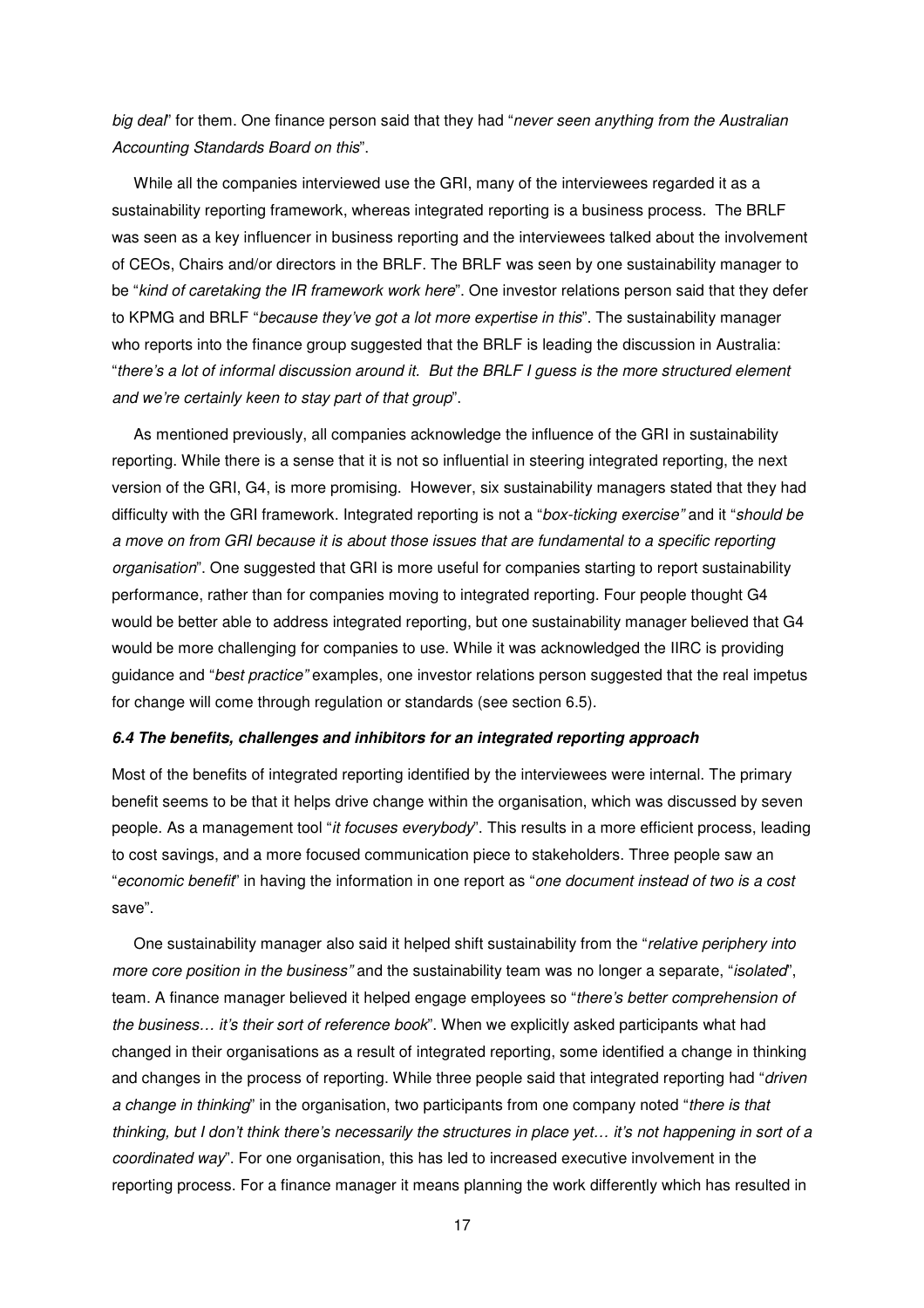more coordination across the organisation. This discourse suggests that the issues with extended reporting frameworks identified by past research – the systems and process required to support reporting, and to influence its effectiveness are relatively ad-hoc and not systematically connected with how managers make decisions in organisations (Bartolomeo et al., 2000; Durden, 2008; Mitchell & Hill, 2009; Norris & O'Dwyer, 2004) – are starting to be addressed through integrated reporting.

The interviewees did not identify many external benefits of integrated reporting. Primarily, integrated reporting allowed a company to "more clearly talk to them [audience] about things beyond the numbers in our business and broader, what [company] does and how it contributes to things". One sustainability manager believed it was "more accessible to a larger group of people". Two sustainability managers not producing an integrated report thought it could help address investor concerns. However, a finance manager suggested that 'size matters' when understanding the benefits of integrated reporting. Larger companies are more able to undertake integrated reporting than smaller companies with fewer resources.

While some investor relations and sustainability managers believed integrated reporting leads to cost savings, there was consensus amongst the finance interviewees that the cost of integrated reporting is an issue: "what's the value proposition that we get out of it?" Integrated reporting requires investing "in changing the way you collate data and we have to bring a lot more teams together because it's quite diverse getting the strategy teams, the communications teams, finance, all sorts of teams together". One finance manager experienced resistance "from people who are very cost conscious" as "we're not legally obliged to do it". Integrated reporting requires more internal resources.

Transparency was raised by four people. There was some reluctance in disclosing some nonfinancial data in one organisation as "There's a few items around the business where it's very political and we don't report certain [issues]'. A sustainability manager suggested that "some people will automatically be suspicious, they'll say, well why are they doing this, what are they trying to hide, you know which is ironic because you're talking about a process which is meant to foster some transparency". An investor relations person highlighted the risk of "more rigorous" disclosure of integrated reporting metrics "good, bad or otherwise". On the other hand, a sustainability manager suggested that moving to integrated reporting could threaten transparency, because "you will lose detail" that was in the sustainability report.

 Four people discussed the issue of directors' liabilities and duties, which the IIRC (2011) highlighted as challenges for integrated reporting. One sustainability manager said it was not an issue that her company's directors were currently concerned about: "I know it's a conversation that's kind of happening in the field at the moment; I feel like it might be a premature conversation to be having when very few people are even doing combined reporting". Both the GRI and BRLF have raised the issue in forums. For one company, the "future side of things is probably the most problematic" and for another, the Board-level Sustainability Committee had major concerns about "directors' duties, particularly around forward-looking statements and what that would mean".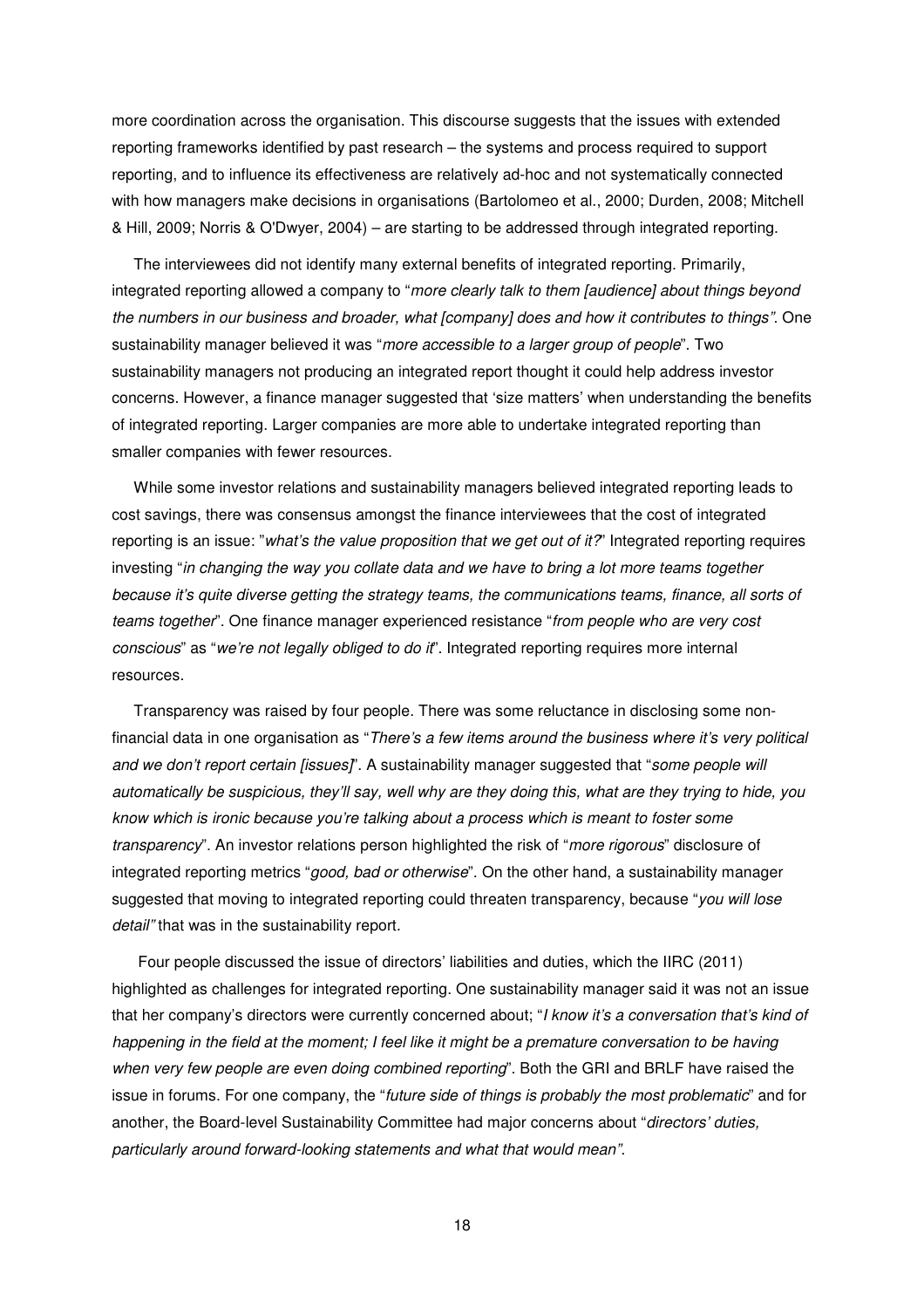Another issue identified by the IIRC (2011) and Hampton (2012) was that of strengthening information systems to support integrated reporting. This was only picked up by one company, a finance manager, who believed that it is "the biggest challenge". Other challenges identified by companies issuing integrated reports included: there are different understandings of what integrated reporting is in the organisation; it is very time consuming and people are sceptical, "you have to have a hundred meetings before anyone will agree to anything"; understanding the implications of supply chain issues and international operations; and determining what is material to the company as "no matter how robust we think those materiality assessments are, it's still extremely subjective; and you could report on everything".

A key issue for nine companies is around finding the data and developing integrated performance measures, such as the value of having engaged employees: "we don't have data for some of the stuff that we want to say yet. So the things we know have an impact on value but it's not as concrete and finite as traditional financial metrics". Two investor relations people pointed to the need for a "regular robust framework like financial metrics" that provides a "consistent measurement system". Performance measures linked to the business strategy was a key challenge for another investor relations person.

The other major challenge identified by four was the lack of rules (frameworks, guidelines) and standards guiding integrated reporting. As a result, there is a lack of agreement about what integrated reporting "looks like" and what existing frameworks could be used (such as AA1000, ISAE3000). For the finance managers this was particularly frustrating and severely limiting as "integrated reporting is so new so there's no actual rules. Or there are rules but you've got your rules, how you think it should be done". He contrasted this with international accounting standards that are well established and the clear external audit requirements for financial information. He argued that until integrated reporting matures, when there is a "standardised way of looking at the world from an integrated reporting perspective" and you can compare companies' performance, "I don't see a lot of meaning other than it makes you feel good". An investor relations person suggested that there is a lot of hesitancy for people to "take that step" to integrated reporting until a framework is available:

#### **6.5 How integrated reporting can become more widespread**

When asked how integrated reporting could become mainstream practice, four people initially said that they didn't know as "it's very early days with integrated reporting and so it's hard to tell". However, three key drivers emerged from the interviews: guidelines, standards and regulation.

Four investor relations and sustainability managers suggested that a framework or set of guidelines, rather than regulation, is needed "so that you could consistently look at every single company and look at those metrics". They all recognised that this is not easy and debated who would drive this process (ASIC (Australian Securities & Investments Commission) was mentioned). While there was general support for the proposed IIRC framework amongst the interviewees, an investor relations person pointed to the issue that "it's going to be different for every industry and sector, I think they're probably trying a bit hard at the moment, trying to do too much". Two people suggested that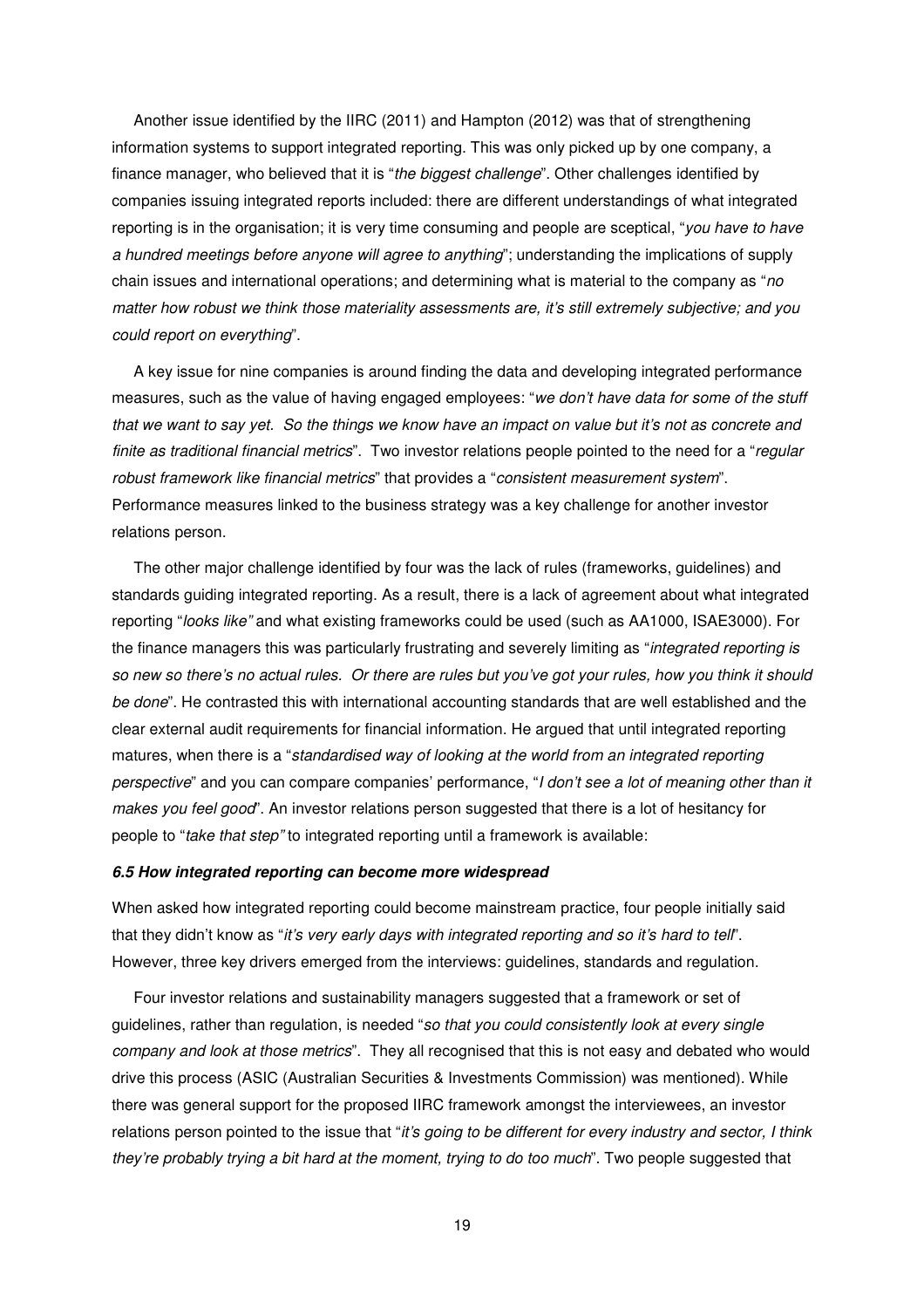integrated reporting requires guidance from the ASX "in their best practice principles and recommendations".

Three sustainability managers and one finance manager believed that standards are required to widen the adoption of integrated reporting, but "it's a long road". Again the question was raised as to who would be involved in creating these standards. Others thought that regulatory changes were required for integrated reporting. Three sustainability managers and two investor relations managers thought regulation was "just a matter of time", one citing the "evolution happening" in reporting of emissions, energy usage and energy efficiency. One organisation with extensive international operations cited that this was already happening in the European Union (EU).

However the four finance managers, one sustainability manager and one investor relations manager were sceptical that this was the best path to mainstreaming integrated reporting. It is perhaps not surprising that the finance managers were against more regulation, as it "creates costs... it requires people to do it, it can require us to change computer systems … So it's all part of that regulatory burden". Another pointed to the "danger in a one size fits all approach", while the sustainability manager provided the example of implementing the carbon tax "it becomes a political issue rather than a policy issue". A finance manager said that there was already "too much compliance in my view". Another finance manager suggested that rather than regulation that could "create a big reporting bureaucracy", ASIC could provide guidance "to police the cowboys". The IFRS (International Financial Reporting Standards) was mentioned by one finance manager as a standard that "could evolve to reflect the fact that we now have integrated reporting".

While developing integrated performance measures was identified as a key issue for nine companies, only one sustainability manager formally identified "the emergence of some more meaningful indicators of the value creation through sustainability or social responsibility" as a key plank for widespread adoption of integrated reporting. However, an investor relations person did reinforce that "better measurements systems" are required for integrated reporting to become more widespread but she was "not sure how fast that change can happen".

# **7. Conclusion**

The aim of this research was to explore how sustainability managers and representatives of the finance function understand and view the emerging phenomenon of integrated reporting. Of particular interest were the drivers and motivations for pursuing integrated reporting; how integrated reporting is being interpreted and applied; the benefits, challenges and inhibitors for an integrated reporting approach; and, how integrated reporting could or would become more widespread or mainstream overtime. The motivation of this study was to specifically address in-depth organisational issues as they influence reporting innovations.

Integrated reporting is only at the very early stages of development and implementation in Australia. Almost all of the interviewees were aware of, and several were part of, the practitioner network that is driving its development in Australia. Some are part of the pilot program being run by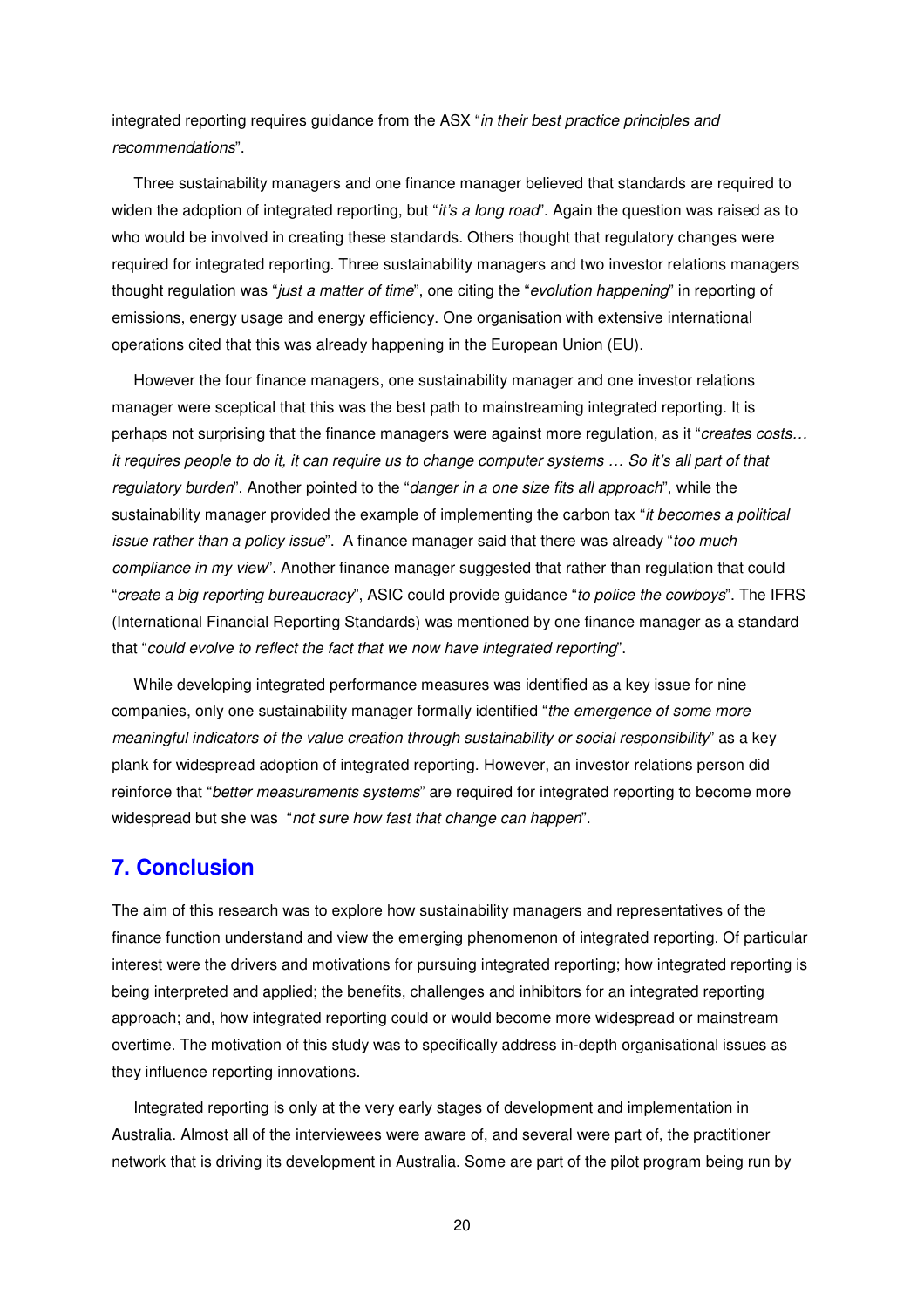the International Integrated Reporting Committee, and others have been experimenting with integrated reporting outside of that project.

Three main observations emerge from our data: while there is awareness of integrated reporting, it is not well understood by managers; the reporting landscape within organisations is continually evolving and experimentation is always underway; and company reporting is complex in organisations, subject to a number of competing demands and specific organisational norms.

Probably of most significance is the uncertainty that managers express regarding exactly what integrated reporting is, and what it involves. Most are familiar with many of the terms associated with it, and some of the broad objectives, but most struggle to provide a tangible explanation of what it involves for their organisation, or if they are 'doing it right'. In this context considerable experimentation is flourishing – and integrated reporting is being put to the achievement of a variety of objectives. For some, integrated reporting offers the means to overhaul the entire way their organisation's purpose and objectives are measured, reported internally and externally, and communicated to all stakeholders. Others see it as a way to drive strategy – with a new reporting vocabulary reducing the emphasis on sustainability as being something 'separate' to a more embedded, integral part of organisational functioning. Others still saw it simply as a means by which the entire suite of reporting arrangements in their organisations could be simplified – prevailing requirements are too extensive, too onerous and/or too costly. Many saw integrated reporting more from a communication perspective – as a way to tell the organisation's story more effectively. Ambiguity extends to the audience for the report – with many seeing it largely targeted at investors, while several saw it as a simplified, integrated communication to all stakeholders. Experimentation is important and valuable at the early stages of a new organisational innovation. But the ambiguity also potentially limits the uptake, spread and potential of integrated reporting. There is a risk that practiceled developments become institutionalised in ways that reduce its radical and innovative potential.

Managers reveal a reporting environment that is continually changing. Within organisations, firms are always reviewing and revising how they report, and what they report. In most of the firms studied there had been many reporting innovations over time – ranging from sustainability reporting to annual reviews to smaller supplementary reports for various stakeholders. In this context, for many, integrated reporting was another input in to an already evolving space. Some of the participating firms desire a leadership position, and will seek out the newest reporting trends, and they incorporate and respond to new reporting initiatives as they emerge. For many of the other interviewees, they're a bit like magpies – picking up bits and pieces of reporting ideas and frameworks, adapting them, blending them with their existing frameworks, and discarding elements that don't work or wouldn't fit. It would seem unlikely in this context that integrated reporting could be 'rolled out' in some cohesive standardised way. Reporting behaviour in organisations is such where new frameworks are adapted to fit prevailing circumstances.

Related to this, within organisations the reporting set up is complex. Organisations are subject to multiple reporting requirements, and have a wide range of communication needs. For most, reporting performance, communicating about company initiatives, and fulfilling regulatory and other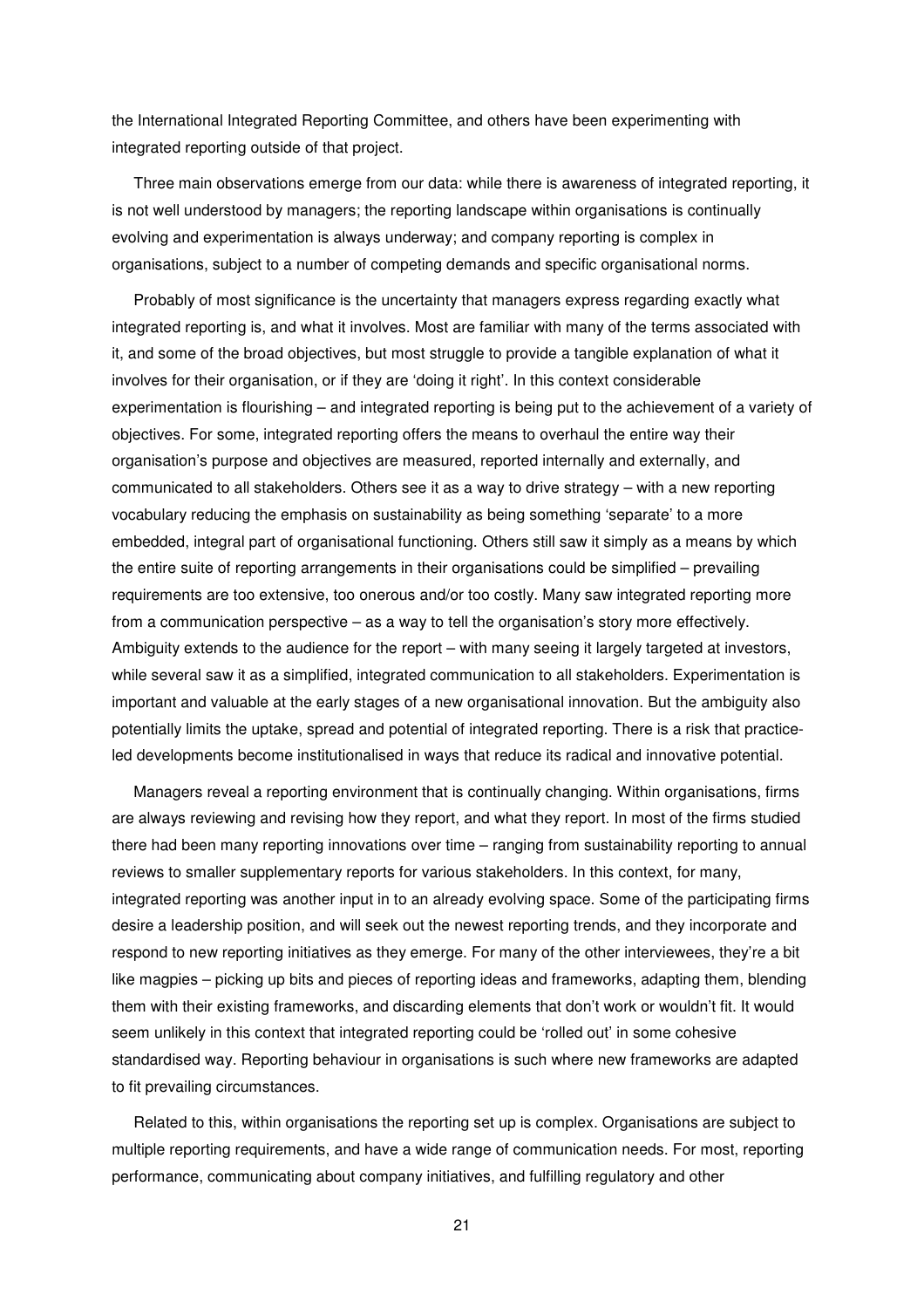requirements (e.g. Statutory Financial performance, NGERS, EEO) is an extensive activity that requires the cooperation of many people in the organisation, and often quite extensive sign-off requirements, involving senior managers. We found that having different parts of organisational reporting shared across different parts of the organisation creates coordination problems. Not only are there different norms about what should be reported by the organisation and why, managers of different departments have quite different ideas about the value and purpose of reporting (especially that beyond what is legally required). Sustainability managers had different perspectives to communication/public relations managers and these views differed to those held by finance and investor relations professionals. Reporting thus tends to involve a compromise of a number of different organisational areas. Innovations to reporting regimes take time, involve negotiation, and small steps to bring about change. These types of negotiations are, additionally, affected by structural arrangements in place in organisations, and the extent to which the Finance function is 'strategic' in orientation, or more of an operational nature. The assumption that a new integrated reporting framework could seamlessly incorporate and combine the different prevailing reporting structures in place within organisations is naive. Coupled with this is the disparity in views, and a level of scepticism, about the role of regulation, standards and guidelines in mainstreaming integrated reporting. The key industry players shaping the integrated reporting agenda in Australia are the IIRC, BRLF and the accounting consulting firms, and there is some discomfort with how this agenda is being shaped. The professional accounting bodies and standards associations are not visible in this discussion, and their roles in mainstreaming integrated reporting are as yet unclear.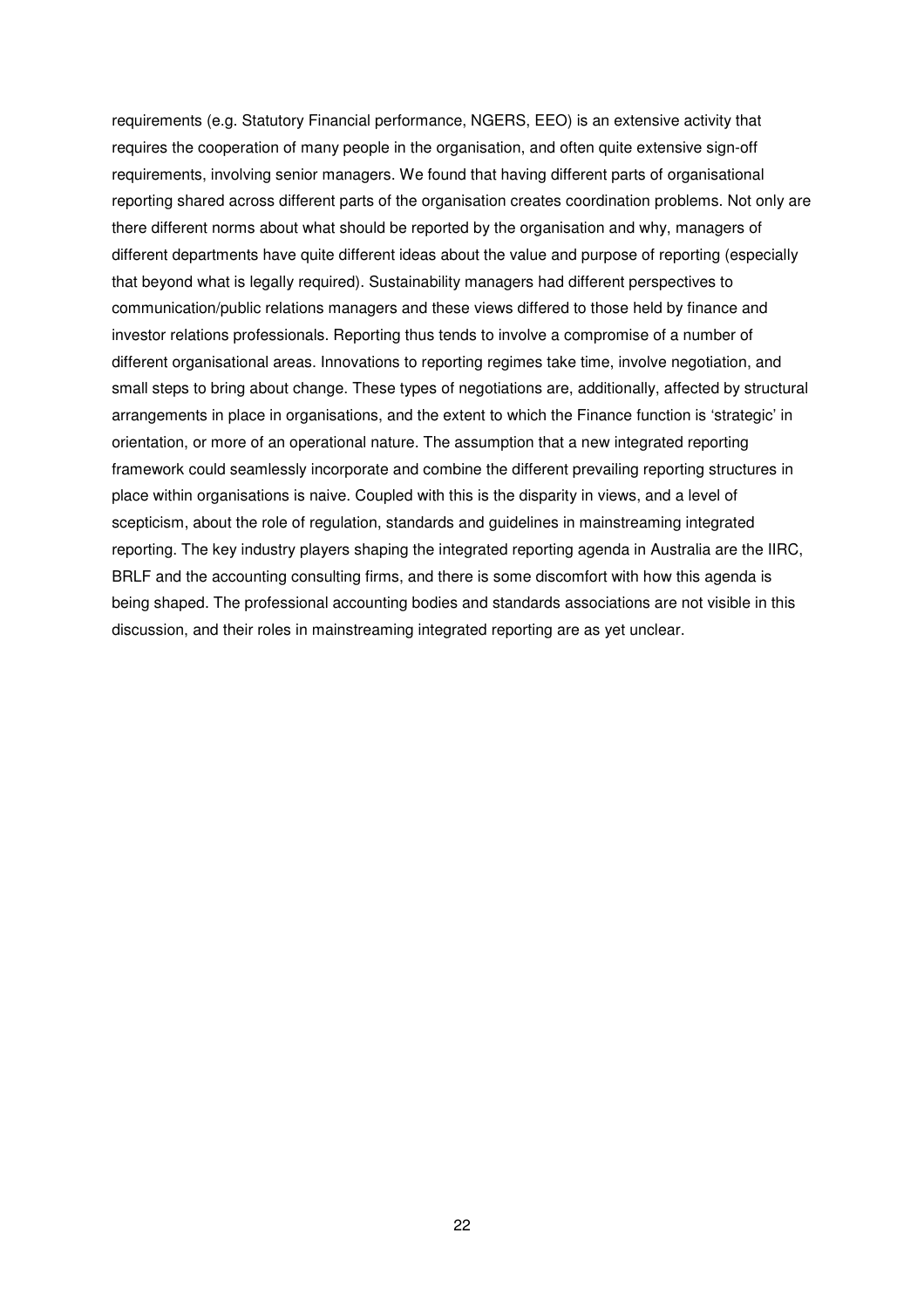# **8. References**

- Adams, C. A. 2002. Internal organisational factors influencing corporate social and ethical reporting: Beyond current theorising. Accounting, Auditing & Accountability Journal, 15(2): 223-250.
- Adams, C. A., Burritt, R. L. and Frost, G. 2008. Integrated Approaches to Environmental Sustainability. London: Certified Accountants Educational Trust.
- Adams, C. A. and McNicholas, P. 2007. Making a difference; Sustainability reporting, accountability and organisational change. Accounting, Auditing & Accountability Journal, 20(3): 382-402.
- Adams, S. and Simnett, R. 2011. Integrated Reporting: An Opportunity for Australia's Not-for-Profit Sector. Australian Accounting Review, 21(3): 292-301.
- Anonymous. 2012. integrated reporting: THOSE SLOW OFF THE MARK ARE INCREASINGLY BEING ISOLATED. Accountancy SA, May: 4.
- Australian Council of Superannuation Investors. 2012. Sustainability Reporting Practices of the S&P/ASX200. Melbourne: ACSI
- Bartolomeo, M., Bennett, M., Bouma, J., Heydkamp, P., James, P. and Wolters, T. 2000. Environmental management accounting in Europe: current practice and future potential. European Accounting Review, 9(1): 31-52.
- Bebbington, J. 2001. Sustainable development: A review of the international development, business and accounting literature. Accounting Forum, 25(2): 128-157.
- Bebbington, J., Higgins, C. and Frame, B. 2009. Initiating sustainable development reporting: Evidence from New Zealand. Accounting, Auditing and Accountability Journal, 22(4): 588-625.
- Buhr, N. 2002. A structuration view on the initiation of environmental reports. Critical Perspectives on Accounting, 13(1): 17-38.
- Business Reporting Leaders Forum (BRLF). 2012. BRLF Background. http://www.ske.org.au/BRLF.php Accessed 30 October 2012.
- Cormier, D., Gordon, I. M. and Magnan, M. 2004. Corporate Environmental Disclosure: Contrasting Management's Perceptions with Reality. Journal of Business Ethics, 49(2): 143-165.
- Corporate Register. 2012. CR Reporting Awards: 2012 Global Winners & Reporting Trends. London: Corporateregister.com.
- Daub, C. H. 2007. Assessing the quality of sustainability reporting: An alternative methodological approach. Journal of Cleaner Production, 15(2): 75-85.
- Deegan, C. and Blomquist, C. 2006. Stakeholder influence on corporate reporting: An exploration of the interaction between WWF-Australia and the Australian minderals industry. Accounting, Organizations and Society, 31(4-5): 343-372.
- Deegan, C. and Gordon, B. 1996. A study of the evironmental disclosure practices of Australian corporations. Accounting and Business Research, 26(3): 187-199.
- Durden, C. 2008. Towards a socially responsible management control system. Accounting, Auditing & Accountability Journal, 21(5): 671-694.
- Eccles, R. and Armbrester, K. 2011. Integrated reporting in the cloud. IESE Insight, 8: 13-20.
- Eccles, R. and Krzus, M. 2010. Integrated reporting for a sustainable strategy. Financial Executive, March: 29-32.
- Ernst and Ernst. 1978. Social responsibility disclosure: 1978 survey. Cleveland, OH: Author.
- Ferreira, A., Moulang, C. and Hendro, B. 2010. Environmental management accounting and innovation: An exploratory analysis. Accounting, Auditing and Accountability Journal, 23(7): 920- 948.
- Georgakopoulos, G. and Thomson, I. 2008. Social reporting, engagements, controversies and conflict in an arena context. Accounting, Auditing & Accountability Journal, 21(8): 1116-1143.
- Gray, R., Owen, D. and Adams, C. 1996. Accounting & accountability: changes and challenges in corporate social and environmental reporting. London New York: Prentice Hall.
- Guthrie, J. and Parker, L. 1990. Corporate social disclosure practice: A comparative international analysis. Advances in Public Interest Accounting, 3: 159-176.
- Hackston, D. and Milne, M. J. 1996. Some determinants of social and environmental disclosures in New Zealand companies. Accounting, Auditing & Accountability Journal, 9(1): 77-108.
- Hajer, M. A. 1995. The politics of environmental discourse: ecological modernization and the policy process. Oxford: Clarendon Press.
- Hampton, R. 2012. brace yourself MORE REGULATORY CHANGES. Accountancy SA, May: 22-23. Higgins, C. and Walker, R. 2012. Ethos, logos, pathos: Strategies of persuasion in
- social/environmental reports. Accounting Forum, 36(3): 194-208.
- IIRC. 2011. Towards Integrated Reporting: Communicating Value in the 21st Century. The International Integrated Reporting Committee.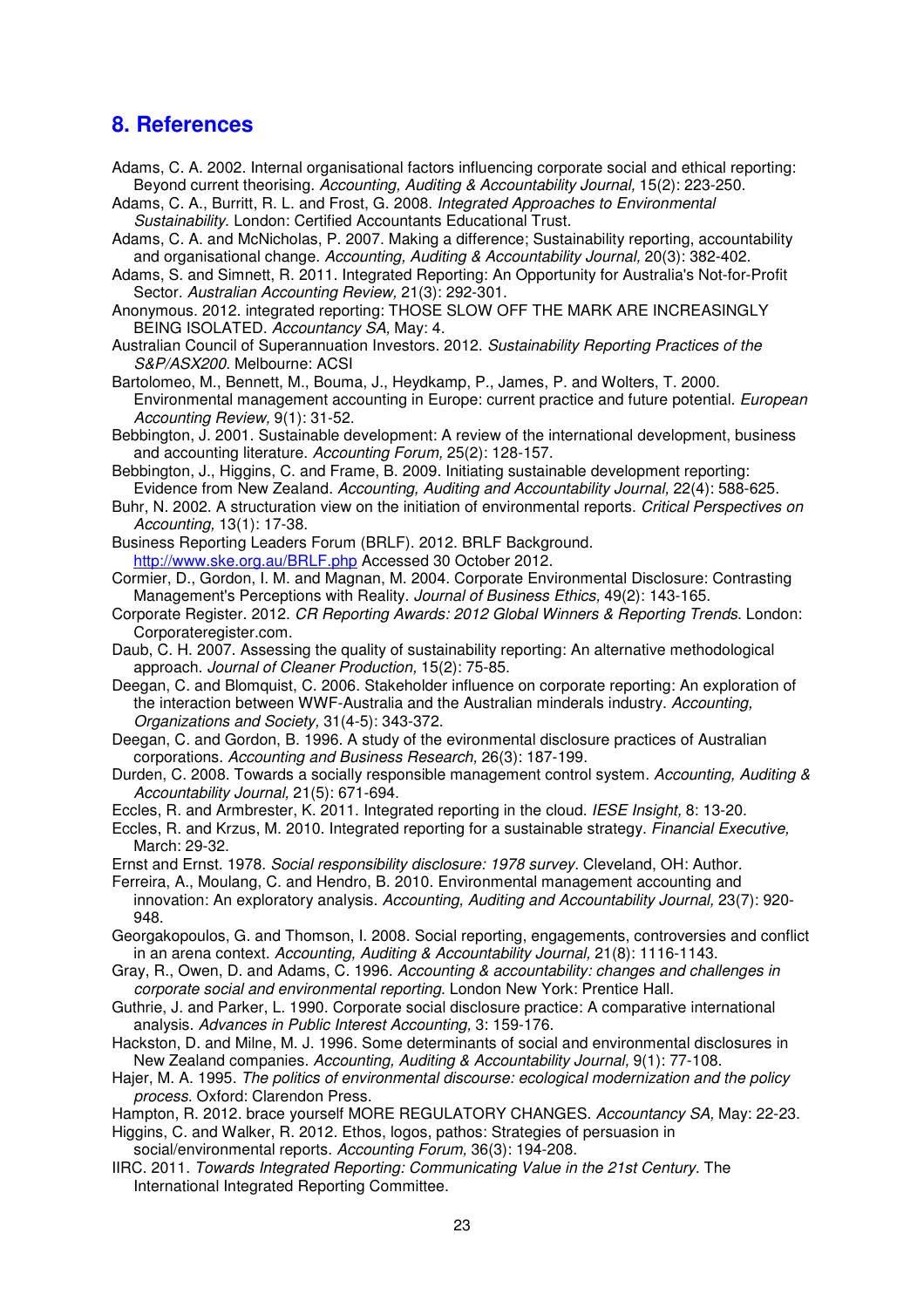- Institute of Chartered Accountants in Australia. 2011. Integrating sustainability into business practices: A case-study approach. Sydney: Author.
- Jensen, J. C. and Berg, N. 2011. Determinants of Traditional Sustainability Reporting Versus Integrated Reporting. An Institutionalist Approach. Business Strategy and the Environment, 21: 299-316.
- Kotonen, U. 2009. Formal corporate social responsibility reporting in Finnish listed companies. Journal of Applied Accounting Research, 10(3): 176-207.
- KPMG. 2011. International Survey of Corporate Responsibility Reporting 2011. Amsterdam, The Netherlands: KPMG International.
- Laine, M. 2005. Meanings of the term 'sustainable development' in Finnish corporate disclosures. Accounting Forum, 29(4): 395-413.
- Larrinaga-Gonzalez, C. and Bebbington, J. 2001. Accounting change or institutional appropriation?--A case study of the implementation of environmental accounting. Critical Perspectives on Accounting, 12(3): 269-292.
- Larrinaga-Gonzalez, C., Carrasco-Fenech, F., Caro-Gonzalez, F., Correa-Ruiz, C. and Paex-Sandubete, J. 2001. The role of environmental accounting in organizational change: An exploration of Spanish companies. Accounting, Auditing and Accountability Journal, 14(2): 213-239.
- Lewis, S. 2011. Lessons on Corporate "Sustainability" Disclosure from Deepwater Horizon. New Solutions: A Journal of Environmental and Occupational Health Policy, 21(2): 197-214.
- Martin, A. D. and Hadley, D. J. 2008. Corporate environmental non-reporting a UK FTSE 350 perspective. Business Strategy and the Environment, 17(4): 245-259.
- Mathews, M. R. 1997. Twenty-five years of social and environmental accounting research: Is there a silver jubilee to celebrate? . Accounting, Auditing and Accountability Journal, 10(4): 481-531.
- Mathews, M. R. 2002. A brief description and preliminary analysis of recent social and environmental accounting research literature. Plenary session. CSEAR conference: Melbourne:
- Milne, M. and Gray, R. 2007. Future prospects for corporate sustainability reporting. In J. Unerman, J. Bebbington and B. O'Dwyer (Eds.), Sustainability Accounting and Accountability: London: Routledge.
- Milne, M. J., Walton, S. and Tregidga, H. 2009. Words not actions! The ideological role of sustainable development reporting. Accounting, Auditing & Accountability Journal, 22(8): 1211-1257.
- Minichiello, V., Aroni, R., Timewell, E. and Alexander, L. 1995. In-depth interviewing: researching people. South Melbourne: Longman Cheshire (first published 1990).
- Mitchell, C. G. and Hill, T. 2009. Corporate social and environmental reporting and the impact of internal environmental policy in South Africa. Corporate Social Responsibility & Environmental Management, 16(1): 48-60.
- Neuman, W. 2003. Social Research Methods: Qualitative and Quantitative Approaches. New York: Pearson Education Inc.
- Norris, G. and O'Dwyer, B. 2004. Motivating socially responsive decision making: The operation of management controls in a socially responsive organisation. British Accounting Review, 36(3): 173- 196.
- O'Dwyer, B. 2002. Managerial perceptions of corporate social disclosure: An Irish story. Accounting, Auditing & Accountability Journal, 15(3): 406-436.
- O'Dwyer, B. 2003. Conceptions of corporate social responsibility: The nature of managerial capture. Accounting, Auditing and Accountability Journal, 16(4): 523-557.
- Parker, L. D. 2005. Social and environmental accountability research: A view from the commentary box. Accounting, Auditing & Accountability Journal, 18(6): 842-860.
- Patton, M. Q. 2002. Qualitative research & evaluation methods. Thousand Oaks, Calif.: Sage Publications.
- Qian, W., Burritt, R. and Monroe, G. 2011. Environmental management accounting in local government: A case of waste management. Accounting, Auditing & Accountability Journal, 24(1): 93-128.
- Roberts, L. 2011. South Africa's Early Reporters: not yet an ideal landscape. Accountancy SA, December: 22-23.
- Solomon, A. and Lewis, L. 2002. Incentives and disincentives for corporate environmental disclosure. Business Strategy & the Environment, 11(2): 154-169.
- Spence, C. 2007. Social and environmental reporting and hegemonic discourse. Accounting, Auditing & Accountability Journal, 20(6): 855-882.